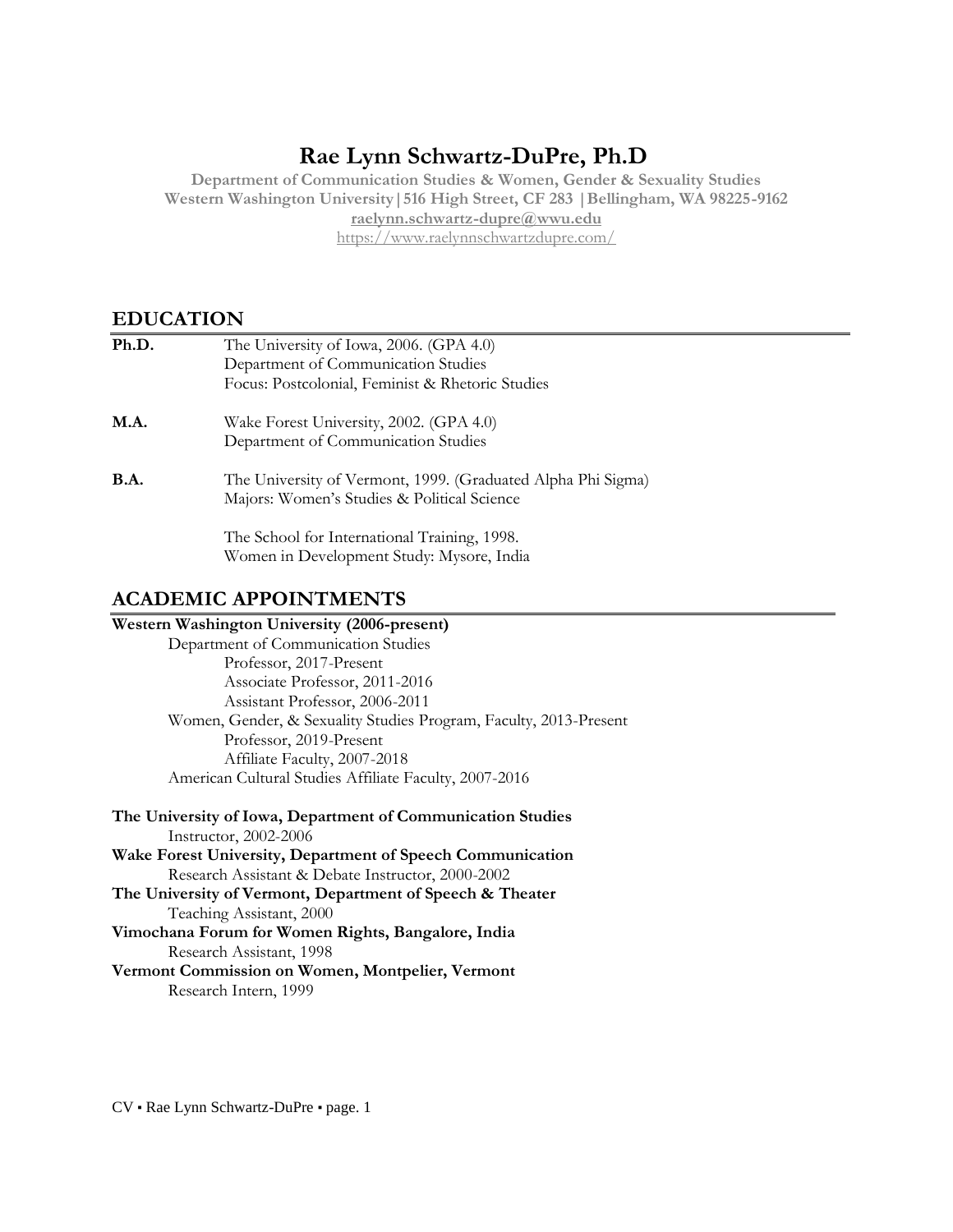## **RESEARCH EXPERTISE**

Rhetorical Studies: Visuality, public memory, colonialism, discourses of race, feminist, rhetoric, media studies

Women, Gender, & Sexuality Studies: Social Justice, feminist theory, intersectionality, colonialism, popular culture

## **PUBLICATIONS**

#### **Books**

Schwartz-DuPre, R.L. (2021). *Curious about George: Cultural Icons, Colonialism, Curious George and U.S. Exceptionalism.* Jackson. University of Mississippi Press.

Schwartz-DuPre, R.L. (2014). *Communicating Colonialism: Readings on Postcolonial Theory(s) and Contemporary Communication*. New York: Peter Lang Publishing.

#### **Articles**

Schwartz-DuPre, R.L. & Stacey Sowards. (2022). Donors and Disclosures: Rhetorical Explanations of Assisted Reproductive Technology and Parenthood in Children's Literature, *Beyond Biology: Refiguring Motherhood in the 21st Century*. Eds. Kirsti Cole and Valerie Renegar. Routledge.

Schwartz-DuPre, R.L. & Morgan Parmett, H. (2018) Curious about George: Postcolonial Science and Technology Studies, STEM education policy, and colonial iconicity, *Textual Practice, 32*(4), 707- 725, DOI: [10.1080/0950236X.2016.1267038](https://doi-org.ezproxy.library.wwu.edu/10.1080/0950236X.2016.1267038)

Schwartz-DuPre, R.L. & Morgan Parmett, H. (2017). Introduction: Remembering the life and scholarship of Alfred "Tuna" Snider. *Contemporary Argumentation & Debate*, 37.

Schwartz-DuPre, R.L. & Scott, S. (2015). Postcolonial Globalized Communication and Rapping the Kufiyya. *Communication, Culture & Critique, 8*(3), 335-355.

Schwartz-DuPre, R.L. (2010). Portraying the Political: National Geographic's 1985 Afghan Girl and a U.S. Alibi for Aid. *Critical Studies in Media Communication, 27*(4), 336-356.

Schwartz-DuPre, R.L. (2007). The Rhetorical Reframing of National Geographic's Afghan Girl: Visual Images and the Bush Administration's Post-9/11 Biometric and Identification Policy. *Feminist Media Studies, 7*(4), 433-453.

Schwartz-DuPre, R.L. A Rhetorical Reading of Katrina Exposed: Public Photographs Memory, and Colonialism. In S. Jacobs. (Ed.), *Selected papers from the Fifteenth NCA/AFA Conference on Argumentation.* Washington, DC: National Communication Association.

Schwartz-DuPre, R.L. (2006). Women in Debate: From Virtual to Material. *The Journal of Contemporary Argumentation and Debate, 27*, 106-120.

Schwartz, R.L. (2005). Graphing the National: The Rhetoric of National Geographic's 1985 Iconic Afghan Girl. In P. Riley. (Ed.), *Engaging Argument: Selected Papers from the 2005 NCA/AFA Summer Conference on Argumentation*. Washington, DC: National Communication Association, 121-127.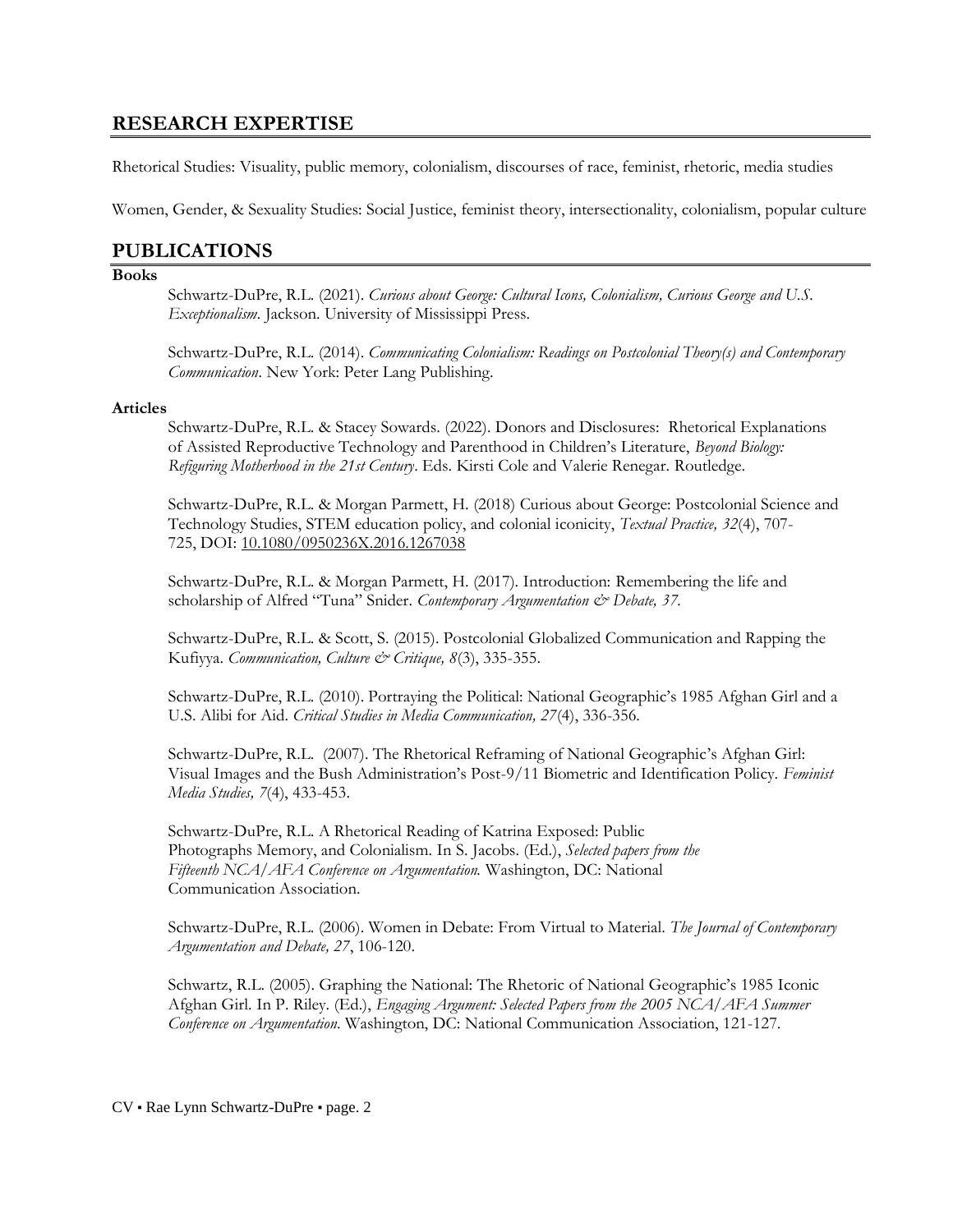Mitra, A & Schwartz, R.L. (2010). From Cyber Space to Cybernetic Space: Rethinking the Relationship between Real and Virtual Spaces. *Journal of Computer Mediated Communication, 7*(1).

#### **Books Chapters**

Schwartz-DuPre, R.L. (2019). Curious George Explores the Diaspora: Postcolonial Children's Literary Criticism. In JL Schatz (Ed.), *Parenting Through Pop Culture: Making Sure Media Matters*. McFarland & Company, 86-103.

Schwartz-DuPre, R.L. (2018). Postcolonial Approaches to Intercultural Communication. In Y. Yun Kim & K. McKay-Semmler (Eds.), *International Encyclopedia of Intercultural Communication.* John Wiley & Sons, Inc.

Schwartz-DuPre, R.L. & Hedge, R. (2016). A Conversation with Radha S. Hegde Globalization: It's Everywhere; It's Nowhere*.* In B.M. Goss, J. P Caranaña, & M.R. Gould (Eds.), *Talking Back to Globalization: Texts, Practices and Interventions*. (pp. 21-38). New York: Peter Lang Publishing.

Schwartz-DuPre, R.L. (2012). Intersectionality. In M. Kosut (Ed.), *Encyclopedia of Gender in Media*. SAGE Publications.

Schwartz-DuPre, R.L. (2012). Post-Colonial Feminist Theory. In M. Kosut (Ed.), *Encyclopedia of Gender in Media*. SAGE Publications.

Schwartz-DuPre, R.L. (2010). Remembering Katrina: Flag woman and the Rhetorical Resurrection of the American Refugee-Citizen. In G. M. Reyes (Ed.), *Public Memory, Race, and Ethnicity* (pp.192-214). New Castle, UK: Cambridge Scholars Publishing.

#### **Journal Editor**

Schwartz-DuPre, R.L. & Morgan Parmett, H. (2017) Co-Editors. Remembering the life and scholarship of Alfred "Tuna" Snider. *Contemporary Argumentation & Debate*, 37.

#### **Book Review**

Schwartz-DuPre, R.L. (2016). Review of Raka Shome's "Diana and Beyond: White Femininity, National Identity, and Contemporary Media Culture." *Women's Studies and Communication, 39(*1), 109- 112.

## **INVITED LECTURES, ADDRESSES, & INTERVIEWS**

Nancy Holt Panel at the Western Gallery. Western Washington University, Bellingham, W.A. April 2022 (upcoming)

Invited interview. "Western Professor's New Book Studies the Complicated Legacy of Curious George." *Western Today.* October, 2021. [https://westerntoday.wwu.edu/features/western-professor-s-new-book-studies-the](https://westerntoday.wwu.edu/features/western-professor-s-new-book-studies-the-complicated-legacy-of-curious-george)[complicated-legacy-of-curious-george](https://westerntoday.wwu.edu/features/western-professor-s-new-book-studies-the-complicated-legacy-of-curious-george)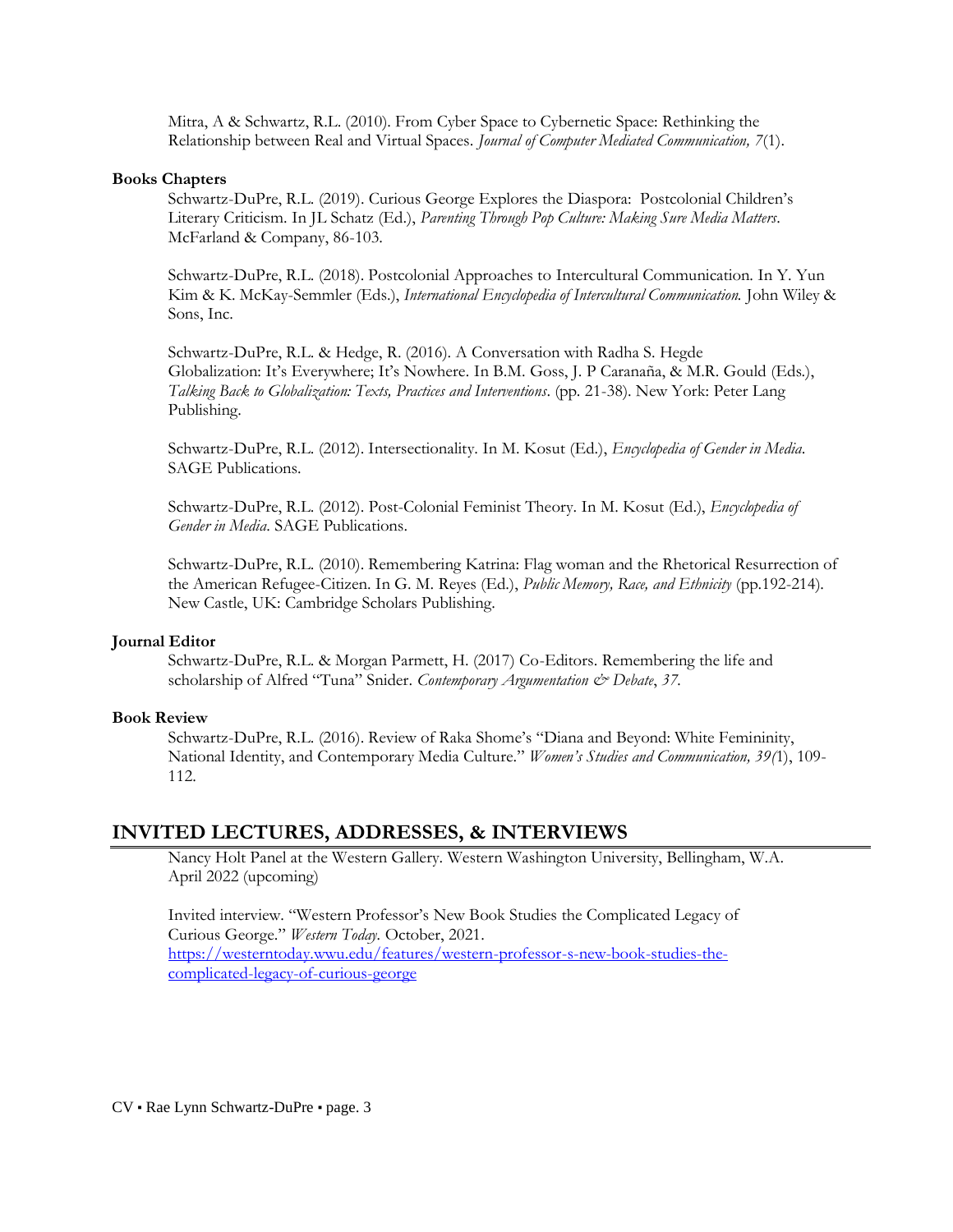Invited interview. Media and Children's Literature. "Know Your Media" for PRX radio at Idaho State University, Pocatello, ID. February, 2020. [https://www.kisu.org/politics/2020-02-21/know](https://www.kisu.org/politics/2020-02-21/know-your-media-the-influence-of-social-media-on-democracy)[your-media-the-influence-of-social-media-on-democracy](https://www.kisu.org/politics/2020-02-21/know-your-media-the-influence-of-social-media-on-democracy)

\*Keynote address. Curious about George: Colonialism, Cultural Icons and American Exceptionalism. The Intermountain Gender and Sexuality Conference, Idaho State University, Pocatello, ID. April 2018. [https://www.idahostatejournal.com/community/isu-to-hold-th-intermountain-gender-and](https://www.idahostatejournal.com/community/isu-to-hold-th-intermountain-gender-and-sexuality-conference-april/article_6f1153e5-1b38-5d3c-a078-da9e3da15948.html)[sexuality-conference-april/article\\_6f1153e5-1b38-5d3c-a078-da9e3da15948.html](https://www.idahostatejournal.com/community/isu-to-hold-th-intermountain-gender-and-sexuality-conference-april/article_6f1153e5-1b38-5d3c-a078-da9e3da15948.html)

Invited lecture. Debating Feminist Theory. The Women's Debate Institute at the Audubon Center of the North Woods in Sandstone, MN. August 2018.

Invited lecture. Introduction to Rhetorical Studies. Guest of Dr. Mary Erickson's Communication Theory Course. Western Washington University, Bellingham, WA. October 2017.

TEDx Talk. Curious About George. Western Washington University, WA. March 4, 2017 <https://www.youtube.com/watch?v=oyX8aIhviCo>

Invited lecture. Postcolonial Science & Technology Studies, Stem Education Policy, and Colonial Iconicity. Women, Gender, and Sexuality Studies Lecture Series, Western Washington University, WA. February, 2017.

Invited lecture. Demystifying the College Application Process. The Women's Debate Institute at the Long Lake Conservation Center in Palisade, MN. August 2016 & 2017

Invited lecture. Postcolonial Theories – A Foundation. The Women's Debate Institute at the Long Lake Conservation Center in Palisade, MN. August 2016 & 2017

Invited lecture. Postcolonial Science and Technology Studies. Guest of Dr. Sue Hum Rhetoric and Race Course at The University of Texas at San Antonio, San Antonio, TX. March 2016.

Invited lecture. Rhetoric as Research. Guest of Dr. Tara Perry's Methods of Communication Course at Western Washington University, Bellingham, WA. February 2016

Invited lecture. Understanding Visual Rhetoric. Guest of Hemani Hughes Rhetoric and Social Movements Course at Western Washington University, Bellingham, WA. February 2016.

Invited lecture. Curious about George: Colonial Icons, STEM, and the Memory of American Global Power. Communication Club Lecture Series. Bellingham, WA. February 2015.

Invited panelist and film screening. Feminism Film Panelist. Pickford Theater Program of Women, Gender & Sexuality Studies. Bellingham, WA. January 2014.

Invited lecture. Colonial Literature, STEM Education & Holocaust Remembrance. Senior Summer School. Bellingham, WA. July 2014.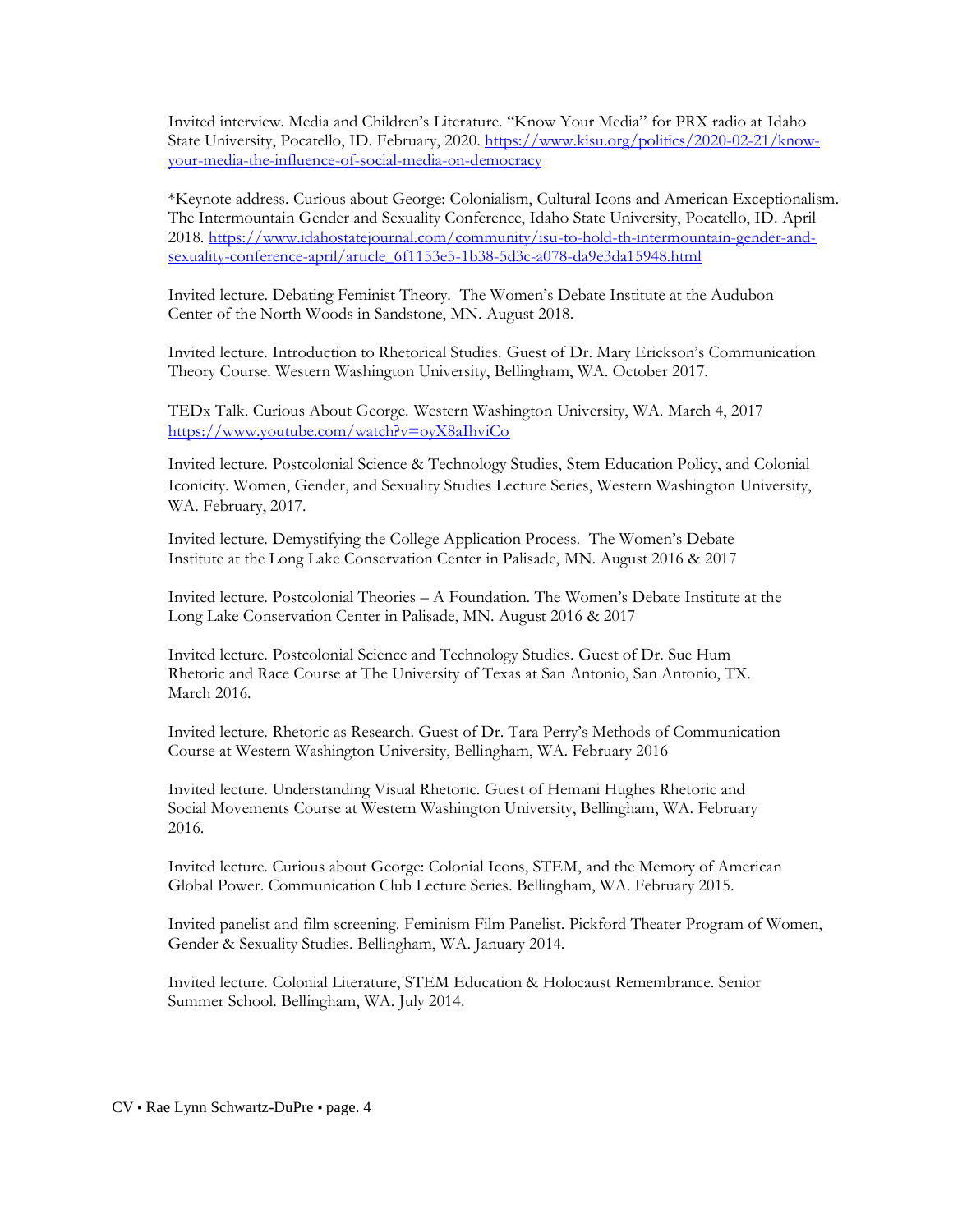Invited Panelist. International Women's Day Panelist. Program of Women, Gender & Sexuality Studies. Bellingham, WA. March 2014.

Invited Interview: Lee, C. (May 21, 2013). "Getting to Know Rae Lynn Schwartz-DuPre." Western Today.<https://westerntoday.wwu.edu/features/getting-to-know-rae-lynn-schwartz-dupre>

Invited lecture. Reflections on Portraying the Political Publication. Guest of James Lee. San Francisco State University. San Francisco, CA. September, 2011 & 2013.

Invited lecture. (Un/Wrapping) the Kufiyya: Tracing the Rhetorical Dialogue of Pride, Fashion & Terror. Faculty Research Presentation Series. Bellingham, Washington. January 2012.

Invited panelist. Effective Library Strategies. Western Libraries. Western Washington University. Bellingham, Washington. Fall 2009-2010.

Invited lecture. How I Got Here. Guest of Dr. Karen Stout's Instructional Communication Course. Western Washington University. Bellingham, Washington. May 2009.

Invited interview. The Rhetoric of the 2008 Presidential Campaign. KGMI News Radio. Bellingham, Washington. July 2008.

Invited lecture. The Flag Women and Visual Images from Hurricane Katrina. Guest of Dr. Joyce Hammond's Visual Anthropology Course. Western Washington University. Bellingham, Washington. February 2008.

Invited lecture. Visual Theory and the Afghan Girl. Guest of Dr. Joyce Hammond's Visual Anthropology Course. Western Washington University. Bellingham, Washington. May 2007.

Invited lecture. Refugees in Our Home? The Rhetoric of Hurricane Katrina. Tea and Politics Speaker. Civil Controversy Program. Western Washington University. Bellingham, Washington. March 2007.

Invited lecture. Media and the Rhetorical Reframing of National Geographic's Afghan Girl. Communication Lecture Series. Western Washington University. Bellingham, Washington. April. 2006.

Invited lecture. Graphing the National: The Rhetoric of National Geographic's Iconic Afghan Girl. Tuesdays Seminar Series. The University of Iowa. Iowa City, Iowa. Jan. 2006.

Invited lecture. Postcolonial Rhetorics: The Role of the United States and Toni Morrison's Beloved. Guest of Dr. Priya Kumar's Postcolonial Studies course. The University of Iowa. Iowa City, Iowa. Oct. 2004.

Invited lecture. The Creation of the Civil Collective: Classical Realist Cinema and the Afghan Girl. Guest of Dr. Barbara Biesecker's Communication and Contemporary Culture course. The University of Iowa, Iowa City, Iowa. April 2004.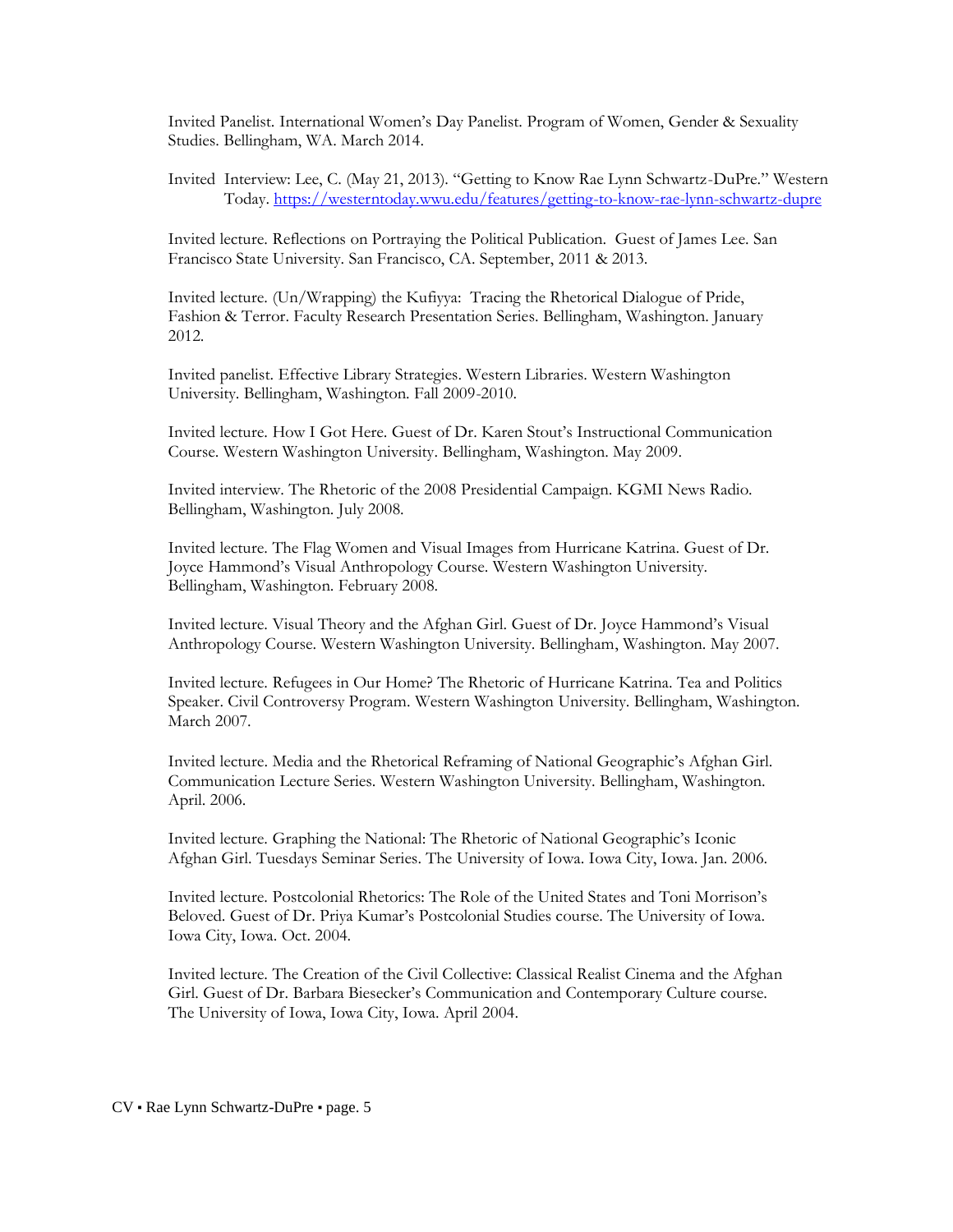# **SCHOLASTIC GRANTS & AWARDS**

| CHOLINIU ORINI 19 & AWARD9                                                                                                                                                       |  |
|----------------------------------------------------------------------------------------------------------------------------------------------------------------------------------|--|
| Professional Leave. Western Washington University, Awarded and upcoming Spring 2023.                                                                                             |  |
| Manuscript Preparation Grant from the Office of Research and Sponsored Programs (Competitively                                                                                   |  |
| Awarded). Western Washington University, Fall 2020.                                                                                                                              |  |
| Professional Leave. Western Washington University, Spring 2019.                                                                                                                  |  |
| Discretionary Grant from the Office of Research and Sponsored Programs (Competitively Awarded).                                                                                  |  |
| Western Washington University, Fall 2019.                                                                                                                                        |  |
| Professional Leave. Western Washington University, Fall 2015-Winter 2016.                                                                                                        |  |
| Manuscript Presentation Grant. The Research Advisory Council. Western Washington University,<br>2012.                                                                            |  |
| Professional Leave. Western Washington University, Fall 2012-Winter 2013.                                                                                                        |  |
| Summer Research Grant. The Research Advisory Council. Western Washington University, 2009.                                                                                       |  |
| Grant-in-Aid. Research and Sponsored Programs. Western Washington University, 2008.                                                                                              |  |
| unCONVENTIONal Grant. Embodying the Visual. NCA First Vice President and Primary                                                                                                 |  |
| Convention Planner as a "Can't Miss Program!" National Communication Association<br>Conference. San Diego, California. 2008                                                      |  |
| Summer Research Grant. The Research Advisory Council. Western Washington University, 2007.<br>Clay Harshbarger Travel Grant. The University of Iowa, Iowa City, Iowa. 2002-2006. |  |
| Top Student Paper. Critical Cultural Studies Division of the National Communication<br>Association. Chicago, Illinois. 2005.                                                     |  |
| Fellow. Center for Global Culture and Communication, Summer Seminar "Dissenting Rhetorics."<br>Northwestern University, Evanston, Illinois. 2004.                                |  |
| Alpha Phi Sigma Honors in Political Science. The University of Vermont, Burlington, Vermont.<br>1999.                                                                            |  |
| Class of 1939 50 <sup>th</sup> Reunion Scholarship for Academic Excellence. The University of Vermont,<br>Burlington, Vermont. 1997-1999.                                        |  |
| L.S. and M.T. Rowell Scholarship. The University of Vermont, Burlington, Vermont. 1996-1997.                                                                                     |  |
| <b>CONFERENCE PARTICIPATION - Refereed</b>                                                                                                                                       |  |
| Schwartz-DuPre, R.L. The Nostalgic Loss of the Intersectional - Embracing a pop-icons anti-                                                                                      |  |
| feminist feminism. National Communication Association. Seattle, Washington, November 2021.                                                                                       |  |
|                                                                                                                                                                                  |  |

Schwartz-DuPre, R.L. & Sowards, Stacey Donors and Disclosures: Rhetorical Explanations of Assisted Reproductive Technology and Parenthood in Children's Literature National Communication Association. Seattle, Washington, November 2021.

Schwartz-DuPre, R.L. Feminist Rhetorics RSA Workshop, Rhetoric Society of America RSA 9th Summer Institute, Syracuse University, Syracuse, New York, June 2021.

Schwartz-DuPre, R.L. Honorary Panel: Revisiting Postcolonial Approaches to Communication: Charting the Terrain, Engaging the Intersections. National Communication Association. Salt Lake City, Utah 2018.

Schwartz-DuPre, R.L. Creating Collectivity in the Neoliberal Academy: The Case for a Transinstitutional Feminist Collaborative. Rhetoric Society of America. Minneapolis, Minnesota 2018.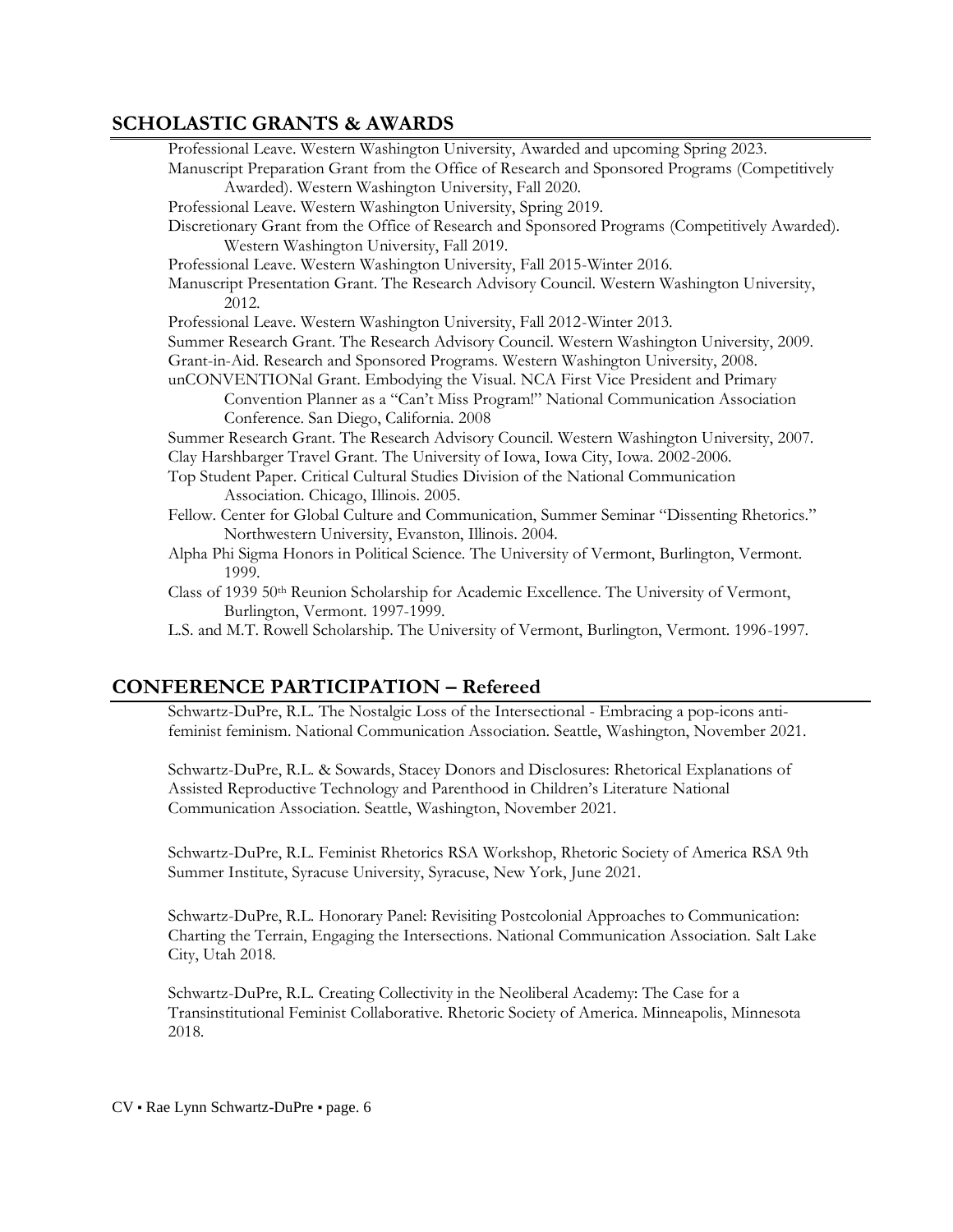Schwartz-DuPre, R.L. Curious about George: Re-engaging Postcolonial Commitments and Multiple Mediums of the Monkey. Postcolonial Mediations: Globalisation and Displacement ACGS conference Amsterdam, Netherlands, October 2017.

Schwartz-DuPre, R.L. Why postcolonialism (still) matters for media studies. International Communication Association Conference. San Diego, California. May 2017.

Schwartz-DuPre, R.L. Curious George Explores the Diaspora: The Extraordinary Interventions of Postcolonial Children's Criticism. International Communication Association Conference. San Diego, California. May 2017.

Schwartz-DuPre, R.L. NCA Pre-conference Seminar on "Photography and Civic Spectatorship. National Communication Association. Philadelphia, Pennsylvania. November 2016.

Schwartz-DuPre, R.L. Twentieth-Century Engagements with the "Other": Visual and Rhetorical Encounters with Postcolonialism." Rhetoric Society of America. Atlanta, Georgia. May 2016.

Schwartz-DuPre, R.L. Collaboration and Convergence: Writing Groups, Retreats, Coaches, and Accountability Circles. Western States Communication Association Conference. San Diego, California. February 2016.

Schwartz-DuPre, R.L. Closing the Gender Gap at the WDI: Promoting Diversities and Strengthening Community in a Nonprofit Women's Advocacy Group. Western States Communication Association Conference. San Diego, California. February 2016. (Accepted)

Schwartz-DuPre, R.L. Curious George Teaches Science: Cultural Icons, Colonialism, and Education Policy. WFI Symposium. Communication, Postcoloniality & Social Justice: Decolonizing Imaginations. Villanova, Pennsylvania. March 2015.

Schwartz-DuPre, R.L. & Mayer, A. Fantasy Machine: Projections of Self and the Evolution of the Photographic Selfie. Transfixed/Transmedia SPE Conference. Bellingham, Washington. October 2014.

Schwartz-DuPre, R.L. Curious George Visits the Diaspora: Rhetorically Refiguring, Reeducating, and Remembering American Citizenship. Rhetoric Society of America. San Antonio, Texas. May 2014.

Schwartz-DuPre, R.L. Curious George Visits the Diaspora. Globalization: Texts, Performances, Practices. Cross-Disciplinary International Conference. St. Louis University, Madrid, Spain. April 2014.

Schwartz-DuPre, R.L. The Global-Colonial Citizen: Curious about Curious George. Simon Fraser's Communication and Global Shifts. Vancouver, B.C. June 2013.

Schwartz-DuPre, R.L. Refiguring Curious George: Where Colonial Pasts Meet Technological Future. Canadian Communication Association. Victoria. B.C. June 2013.

Schwartz-DuPre, R.L. Burning Memories of U.S. Colonialism. National Communication Association Conference. Orlando, Florida. November 2012.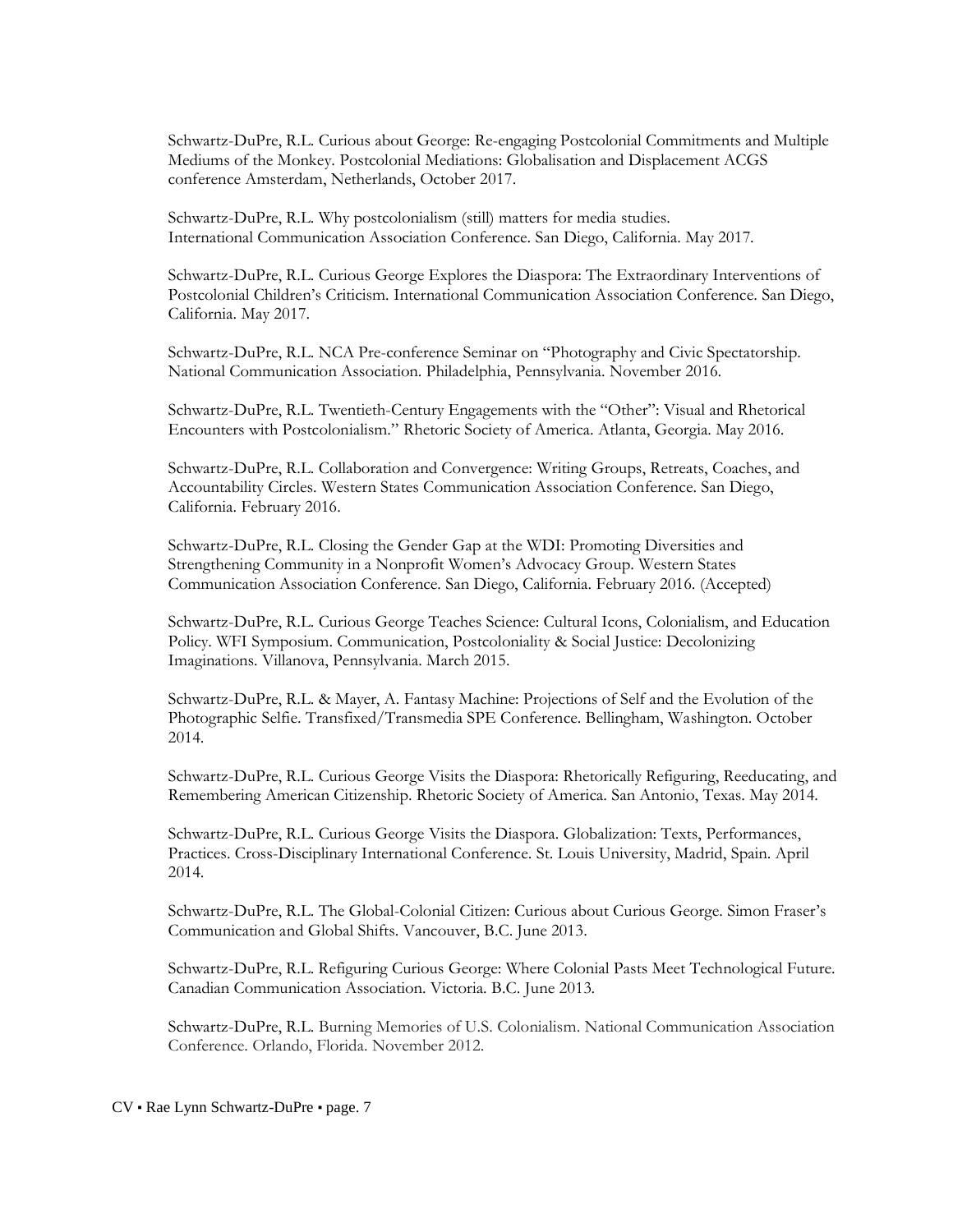Schwartz-DuPre, R.L. Revisiting the Postcolonial and its Relevance to Contemporary Communication Studies. National Communication Association Conference. New Orleans, Louisiana. November 2011.

Schwartz-DuPre, R.L. Threading our Stories: A Communal Exploration of Women's Voices in Academic Debate. National Communication Association Conference. New Orleans, Louisiana. November 2011.

Schwartz-DuPre, R.L. & S. Scott. Coping with the Kufiyya. National Communication Association Conference. New Orleans, Louisiana. November 2011.

Schwartz-DuPre, R.L. & S. Scott. Keffiyeh Communiqué: The (Re)fashioning of Culture On panel (Re) Figuring Feminist Modes of Dissent. Western States Communication Association Conference. Monterey, California. February 2011.

Schwartz-DuPre, R.L. (Re) Figuring Future Identities through Present Images of the Past. NCA Pre-Conference Seminar "Making Connections, Breaking Bonds: Identity and the Public Sphere" National Communication Association Conference. San Francisco, California. November 2010.

Schwartz-DuPre, R.L. Critical Reading and Comprehension Note Taking Assignment. National Communication Association 2010 Summer Conference Teaching Rhetorical Criticism/Critical Inquiry. Tacoma, Washington. July 2010.

Schwartz-DuPre, R.L. The Movement of Citizenship in Contemporary Discourse. National Communication Association Conference. Chicago, Illinois. November 2009.

\* Schwartz-DuPre, R.L. Remembering, Rhetoric, and Reflecting on Katrina. National Communication Association Conference. San Diego, California. November 2008. (\*Awarded by the NCA First Vice President and Primary Convention Planner as a "Can't Miss Program!")

Schwartz-DuPre, R.L. Reflections, Rhetorics and Representations of Katrina Memorials. Rhetoric and Public Memory Conference sponsored by Syracuse University. San Diego, California. November 2008.

Schwartz-DuPre, R.L. Women's Debate Institute. On Panel Unconventional Debate National Communication Association Conference. San Diego, California. November 2008.

Schwartz-DuPre, R.L. A Rhetorical Reading of Katrina. The Rhetoric Society of America. Seattle, Washington. May 2008.

Schwartz-DuPre, R.L. The National Imaginary and Chevrolet's Visual (Re)constitution of Hurricane Katrina. National Communication Association Conference. Chicago, Illinois. November 2007.

Schwartz-DuPre, R.L. Teaching Gender Beyond Communication and Gender. National Communication Association Conference. Chicago, Illinois. November 2007.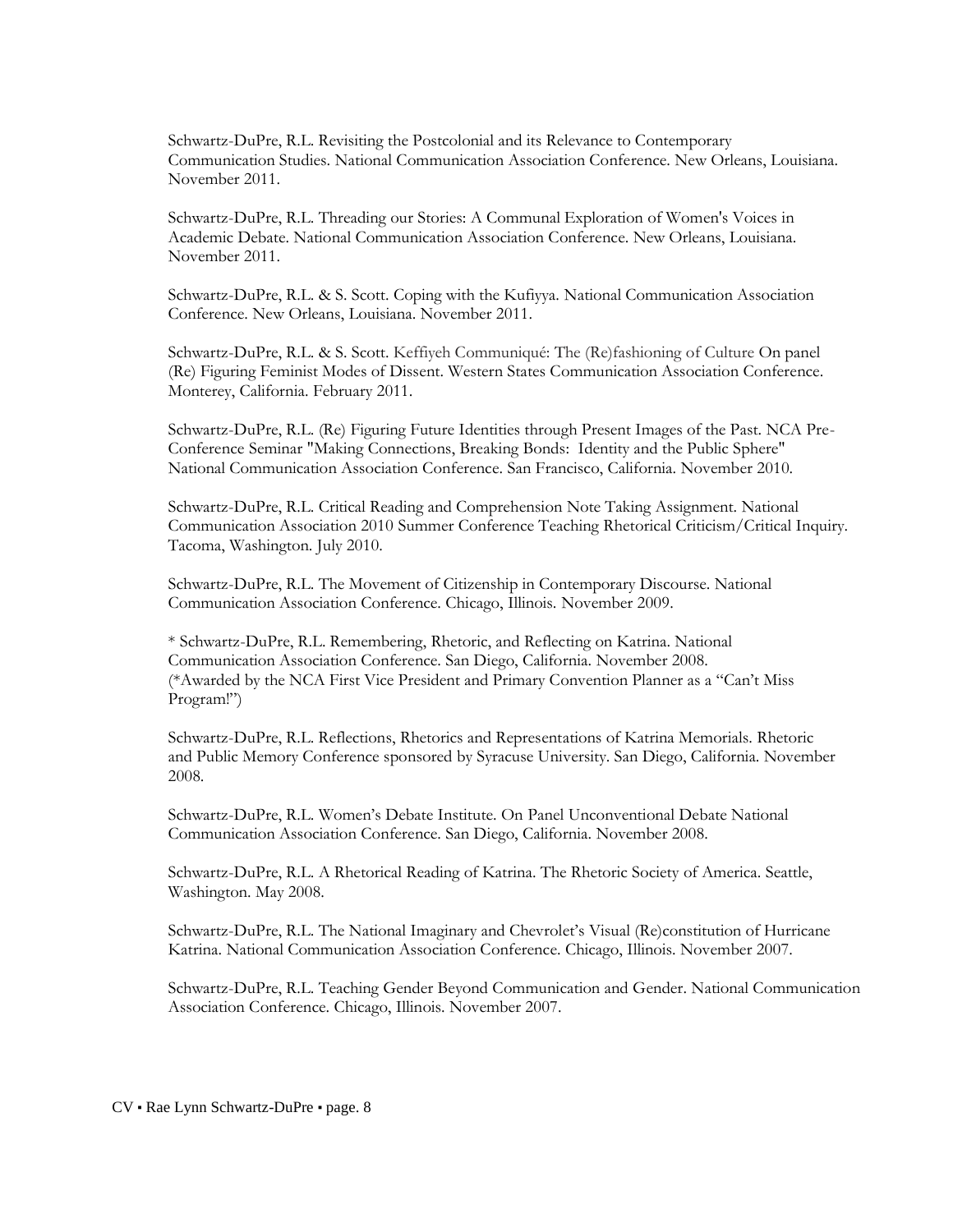Schwartz-DuPre, R.L. A Rhetorical Reading of Katrina Exposed. Public Memory and Ethnicity Conference hosted by the Center for Public Memory Studies. Portland, Oregon, October 2007.

Schwartz-DuPre, R.L. Katrina Exposed: Public Photographs, Memory, and Colonialism. National Communication Association/American Forensic Association Summer Conference on Argumentation. Alta, Utah. August 2007.

Schwartz-DuPre, R.L. Whether or Not to Attend Graduate School: A Professor's Theatre. The Northwest Communication Association Conference. Coeur D'Alene, Idaho. April 2007.

Schwartz-DuPre, R.L. Refiguring Rhetorics of the Refugee: Hurricane Katina, the Event, and Postcolonial Terminology. National Communication Association Conference. San Antonio, Texas. November 2006.

Schwartz-DuPre, R.L. Exploring the Impacts of New Technologies and Debate Practice: A Symposium. National Communication Association Conference. San Antonio, Texas. November 2006.

\*Schwartz, R.L. The Rhetorical Reframing of National Geographic's Afghan Girl: Visual Images and the Bush Administration's Post-9/11 Biometric and Identification Policy. National Communication Association Conference. Boston, Massachusetts. November 2005. (\*Awarded Top Student Paper in the Critical Cultural Studies Division of NCA 2005)

Schwartz, R.L. The Search for Security through the Afghan Girl. Figures of Democracy Conference. Concordia College, Montreal, Canada. October 2005.

Schwartz, R.L. Graphing the National: The Rhetoric of National Geographic's Iconic Afghan Girl. National Communication Association/American Forensic Association Summer Conference on Argumentation. Alta, Utah. August 2005.

Schwartz, R.L. The Future Unfastened and Foreclosed through Figuration: A Rhetorical Read of the Mestiza, Nomad, and Refugee. National Communication Association Conference. Chicago, Illinois. November 2004.

Schwartz, R.L. The Beloved Fusion: Theoretical Investments of Postcolonial Theory in Literary and Rhetorical Criticism. National Communication Association Conference. Chicago, Illinois. November 2004.

Schwartz, R.L. Diversity and Debate Roundtable. National Communication Association Conference, Chicago, Illinois. November 2004.

Schwartz, R.L. Gagging the Queen: The Icon of the Welfare Queen and Her Role in the 2001 Restoration of the Mexico City Policy. Crossroads Cultural Studies Conference. Urbana-Champaign, Illinois. June 2004.

Schwartz, R.L. The Rhetoric of G.W. Bush's Reproductive Policy. The University Iowa Graduate Student Conference. Iowa City, Iowa. March 2004.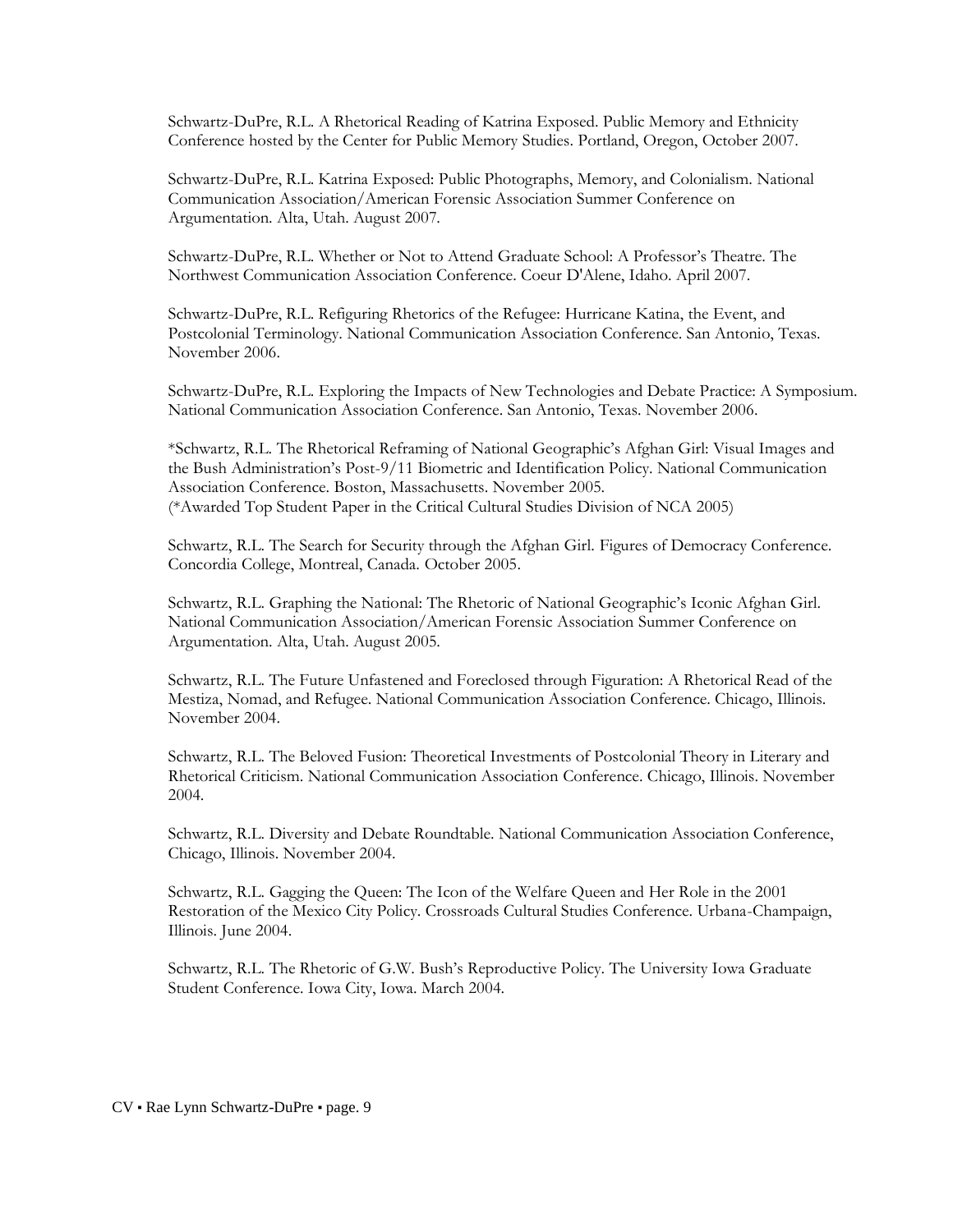Schwartz, R.L. Reappropriating the Veiled: A Postcolonial Analysis of National Geographic's Afghan Girl with the Eyes. National Communication Association Conference. Miami, Florida. November 2003.

Schwartz, R.L. Racing Academia: The Rhetorical Embodiment of Dale Earnhardt, a Figuration in Paradox. National Communication Association Conference. Miami, Florida. November 2003.

Schwartz, R.L. Women and Debate Panel. National Communication Association Conference. Miami, Florida. November 2003.

Schwartz, R.L. Gagging the Queen: The Icon of the "Welfare Queen" and Her Role in the 2001 Restoration of the Mexico City Policy. The Iowa Communication Association. Amana Colonies, Iowa. September 2003.

Schwartz, R.L. & A. Mitra. Voices of South Asian Women on the Internet. National Communication Association Conference. New Orleans, Louisiana. November 2002.

Schwartz, R.L. Women and Debate Roundtable. National Communication Association Conference. New Orleans, Louisiana. November 2002.

Schwartz, R.L. The Rhetoric of Reproduction. The National Women's Studies Association Conference. Minneapolis, Minnesota. June 2001.

## **SCHOLARLY ASSOCIATION MEMBERSHIPS**

The National Women Studies Association, 2001, 2017, 2019 The National Communication Association, 2000-2014, 2016, 2018 The Rhetoric Society of America, 2008, 2014-2018 The Organization for Research on Women and Communication, 2010-2011, 2016-2018 International Communication Association, 2017 Western States Communication Association 2010, 2011, 2016 Canadian Communication Association, 2013-2014 American Forensic Association, 2007-2010 Alpha Phi Sigma Honors Society, 1999-2006

## **TEACHING EXPERIENCE**

**Professor, Western Washington University 2006-Present**

#### **Communication Studies**

| Communication Theory                         | COMM 220 GUR, Face-to-Face & Online           |
|----------------------------------------------|-----------------------------------------------|
| The Rhetoric of Social Change                | COMM 230 GUR                                  |
| Practicum in Applied Communication           | COMM 339 (various) Independent Studies        |
| Feminist Postcolonial Theory                 | COMM 416/WGSS, Writing Proficiency            |
| The Rhetoric of Women & Movements            | COMM 416, Writing Proficiency                 |
| Issues in Rhetoric: Contemporary Colonialism | COMM 435, Writing Proficiency                 |
| Visual Rhetoric                              | COMM 430, Writing Prof, Face-to-Face & Online |
| Persuasion and Argumentation                 | COMM 435, Writing Proficiency                 |

CV ▪ Rae Lynn Schwartz-DuPre ▪ page. 10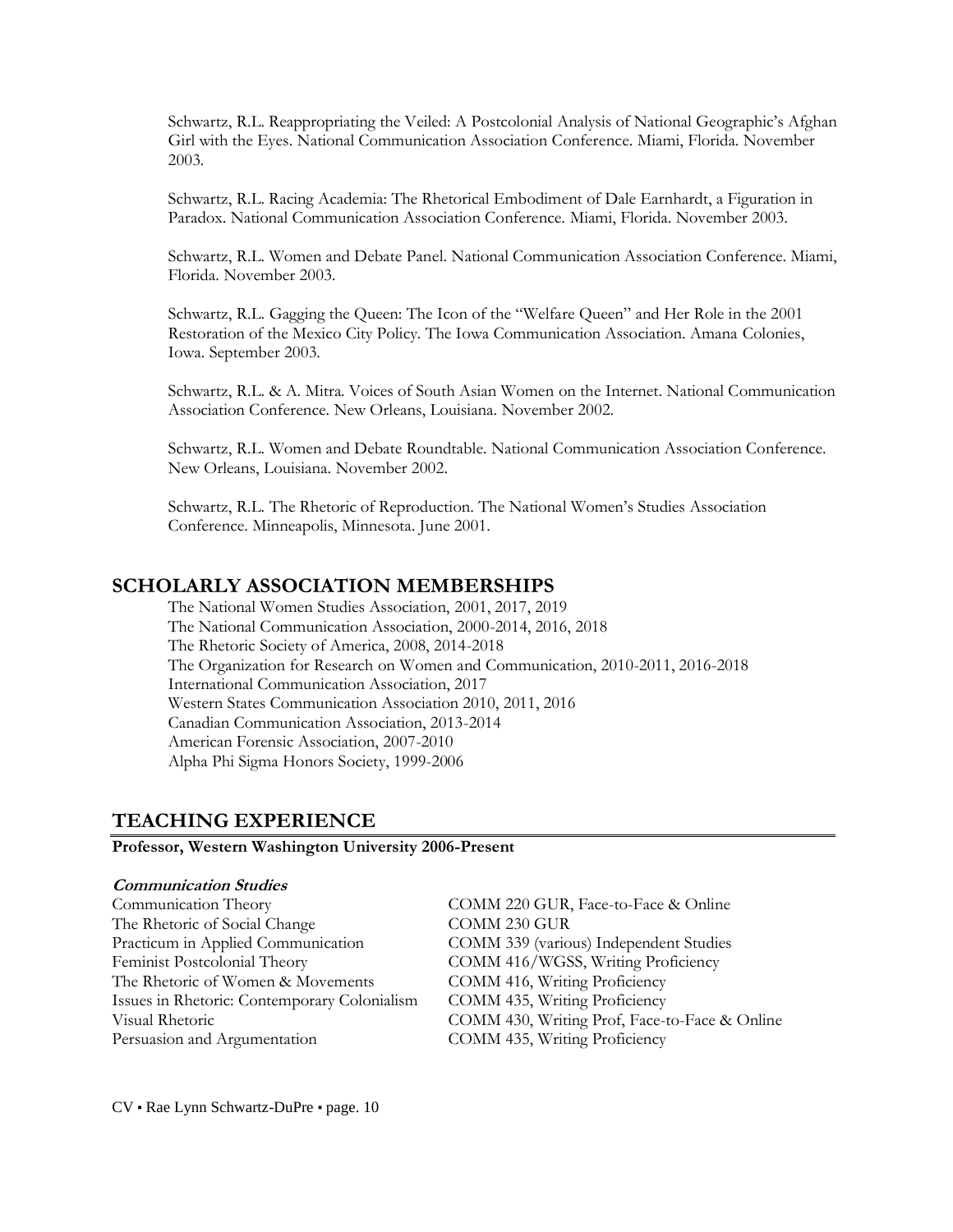Field Internship Supervisor COMM 459

#### **Women, Gender, & Sexuality Studies**

Feminist Theory WGSS 212 GUR, Online

Media Literacy COMM 440, Writing Proficiency Senior Thesis COMM 492, Independent Study, Writing Proficiency

Feminist and Queering Research Methods WGSS 350 Methods Requirement, Face-to-Face &Online Feminist Popular Culture WGSS 450 Writing Proficiency, Face-to-Face & Online

#### **Instructor, The University of Iowa, 2002-2006**

Topics in Communication Studies: Postcolonial Theory and Communication Feminist Critical Practice Gender Roles and Communication Intercultural Communication Business and Professional Communication Elements of Debate Communication and Contemporary Culture

#### **Teaching Assistant, The University of Vermont, 2001**

The Rhetoric of Reggae Music The Rhetoric of Debate

## **TEACHING AWARDS & GRANTS**

Finalist for Western Alumni Ass. & Office of the Provost for Faculty Mentor of the Year. 2017 Faculty Appreciation Award. Campus Christian Fellowship. Western Washington University. 2016 Faculty Appreciation Award. Campus Christian Fellowship. Western Washington University. 2015 Honored by Keynote Chloe Pearson GUR Education Link Award. Committee on Undergraduate Western Washington University. 2014-15 Faculty Appreciation Award. Campus Christian Fellowship. Western Washington University. 2014 GUR Education Link Award. Committee on Undergraduate Western Washington University. 2013 Ethnic Student Center Recognition for Influential Teaching. Western Washington University. 2011 Summer Teaching Grant. Research and Sponsored Programs. Western Washington University. 2010 Western's Honor Your Favorite Professor Program. Given by Courtney Smith. Western Washington University Foundation, 2008 Western's Honor Your Favorite Professor Program. Given by Laura Running. Western Washington University Foundation, 2008 Western's Honor Your Favorite Professor Program. Given by Lindsey Payne. Western Washington University Foundation, 2008

Summer Teaching Grant. College of Humanities and Social Sciences. Western Washington University, 2008 Academy Award. The Teaching and Learning Academy. Western Washington University, 2008

## **PROFESSIONAL DEVELOPMENT**

**Social Justice, Equity, & Diversity**

### **Trainer**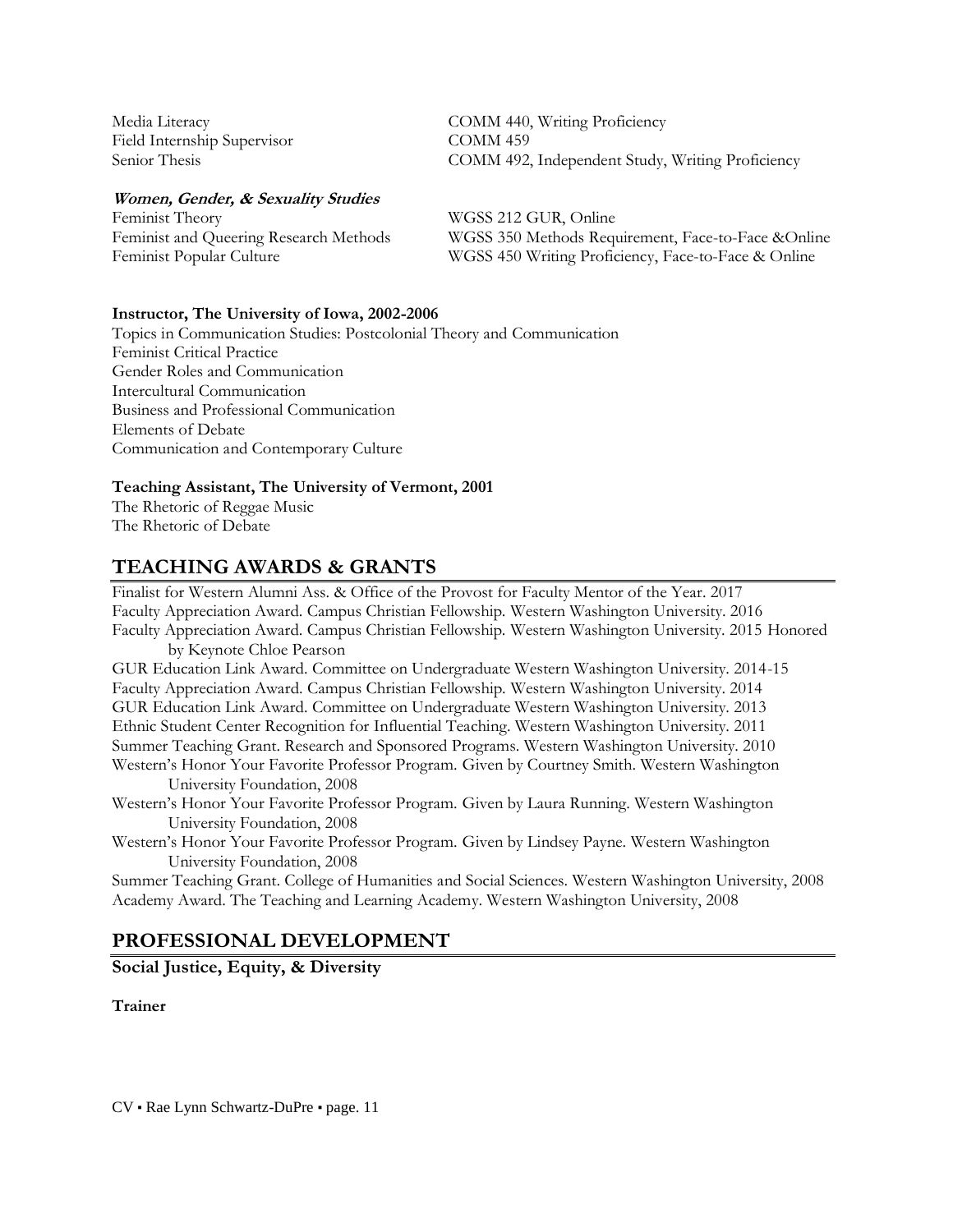- Takin' Race Facilitator, Training for Office of Student Housing about Race organized by the Committee on Social Justice of Equity & Inclusion. Western Washington University, Bellingham, WA. Spring 2021 & Fall 2020,
- Implicate Bias Training, Wade King Elementary School, Bellingham, WA, March 2020.
- Still Takin' Race Facilitator, Campus discussion about Race organized by the Committee on Diversity & Inclusion. Western Washington University, Bellingham, WA. May 2017
- Takin' Race Facilitator, Campus discussion about Race organized by the Committee on Social Justice of Equity & Inclusion. Western Washington University, Bellingham, WA. February 2017

#### **Attendee**

Meridians – Title IX Training

Groundswell – Harassment & Discrimination Prevention

- Community Anti-Racist Transformation Program, organized by the Committee on Social Justice of Equity & Inclusion. Western Washington University, Bellingham, WA Winter 2021-Spring 2021
- Not Just Social Media, Social Justice: A Critical Workshop on Anti-Racist Movements through Social Media. The Black and Brown Male Success Collective. Online. June 2020.
- Implicit Bias Training Workshop, Provost's Diversity and Inclusion Hiring Initiative. Taught by Sue Guenter-Schlesinger. Western Washington University, Bellingham, WA. January 2020
- Pre-Conference on Program Administration and Development, National Women's Studies Conference. San Francisco, CA, November 2019
- Introduction to Queering Research, Queering Research Series. Taught by Dr. Shirin Deylami & Dr. Josh Cerretti. Western Washington University, Bellingham, WA, October 2019
- Interrupting Organizational Racism Course, Taught by Dr. Kathy Obear, Online. October & November 2019
- Social Justice Training Institute Workshop, The Center of Transformation and Change. Taught by Dr. Jamie Washington and Dr. Kathy Obear. Bellingham, WA. September 2019
- Talking with Children & Youth about Race. Taught by Caprice D. Hollins and Psy.D., Ilsa Govan, M.A. of Cultures Connecting. Seattle, WA. December 2018
- Racial Microagressions & Cross-Cultural Communication Skills of Cultures Connecting: Addressing Race Relations in the 21st Century, taught by Caprice D. Hollins, Psy.D. Western Washington University, Bellingham, WA. September 2018
- Enhancing Teaching Raced Pedagogy, taught by Lisa Covington, M.A. in Applied Sociologist of Race, Class & Gender. The Women's Debate Institute at the Audubon Center of the North Woods in Sandstone, MN. August 2018
- Green Dot Training, The Green Dot Strategy is a comprehensive approach to end violence that capitalizes on the power of peer and cultural influences across all levels of the socio-ecological model. Idaho State University, Pocatello, ID. April 201[8 http://idahostategenderconference.info/](http://idahostategenderconference.info/)
- Beyond Inclusion, Beyond Empowerment, the Psychological Dynamics of Oppression and Privilege. Taught by Leticia Nieto Psy.D. Western Washington University, Bellingham, WA., February 2018
- Strategies for Facilitating Conversations on Race Training taught by Ilsa M. Govan, M.A. of Cultures Connecting: Addressing Race Relations in the 21st Century. Western Washington University, Bellingham, WA. February 2017

Ally Training. Queer Safe Zone. Western Washington University, Bellingham, WA. Spring 2015

Woodring College of Education's Diversity Teach In. Western Washington University, Bellingham, WA. 2014

## **Teaching Instruction**

- Leveraging Video Using Flip Grid & EdPuzzle Course Instruction, Western Washington University, Bellingham, WA. Summer 2020.
- 1-Week Advanced Canvas Applications Course. Western Washington University, Bellingham, WA. Summer 2020.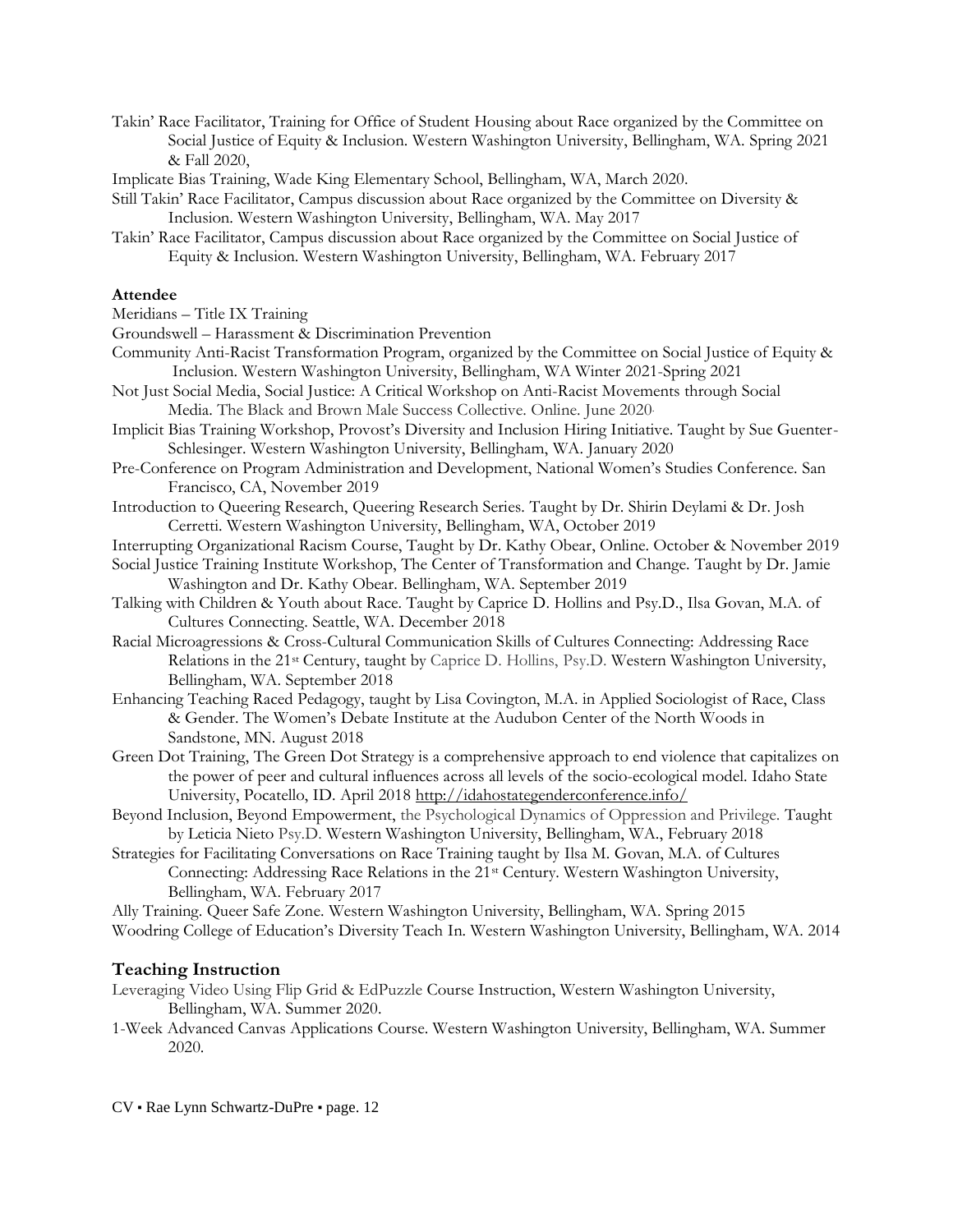- Principles of Online Teaching 12 hours of coursework. Western Washington University, Bellingham, WA. Spring 2020.
- 5-week Blended/Online Course Development and Design Workshop Certificate. Western Washington University, Bellingham, WA. Winter 2020.
- How Can I Write a Course Syllabus That's Worth Reading? Magna Publications Certificate, through WWU Center for Instructional Innovation and Assessment, Winter 2020.
- Teaching the Literature Review, Western Washington University, Bellingham, WA. Winter 2018
- Children's Literature Conference, Western Washington University, Bellingham, WA. Winter 2016
- Rhetoric Society of American's Career Retreat for Associate Professors. San Antonio, Texas. Spring 2014
- Learning Technology Group Seminar Participant, Western Washington University, 2011-2014
- WWU Faculty Writing Series & Residency. Western Washington University, Bellingham, WA. 2009
- National Communication Association teleconference CARD Call Series. Rhetoric's Challenges to Memory Studies (in the Interest of an Accord) by Carole Blair. September 2009
- Workshop Participant, Teaching-Learning Academy. Western Washington University, Bellingham, WA. Fall 2007-Spring 2008
- Faculty Writers Group, Support Sponsored by the Woodring College of Education. Western Washington University, Bellingham, WA. Fall 2007-Winter 2008
- Workshop Participant, Backwards By Design: Writing Instruction Support Sponsored by the Teaching-Learning Academy. Western Washington University, Bellingham, WA. Fall 2008
- Workshop Participant, Endnote Software Instruction. Western Washington University, Bellingham, WA. Fall 2008
- Emerging Communication Technology. Western Washington University, Bellingham, WA. Summer, 2008
- Workshop Participant, Blackboard Online Course Design QuickStart Introduction. Western Washington University, Bellingham, WA. Fall 2006
- Workshop Participant, Blackboard Online Course Design Integrating Communication and Collaboration Strategies. Western Washington University, Bellingham, WA. Fall 2006
- Workshop Participant, Pockets of Promise: Assessment in The Woodring College of Education. Western Washington University, Bellingham, WA. October 2006

## **SUPERVISED STUDENT RESEARCH & MENTORING**

#### **Supervised Student Research & Refereed Conference Presentations**

- **\*\*\*Nationally Presented Project**
- **\*\* University Competition Winner**
- **\* Departmental top paper**
- Reardon, Annabel, Environmentalist Imagery: Rhetorical Force through Image Events and Kill Scenes. Scholar's Week. Presentation. Bellingham, Washington. May 2021.
- \*\*Kruzan, Courtney. Black Power Imagery as Resistive Memory-Maker. Scholar's Week Presentation. Bellingham, Washington. May 2020.
- Iwasaki, Jana. Gaze but do not touch: Encountering the Other and the Rhetorics of A Post-Racial Performance. Scholar's Week Presentation. Bellingham, Washington. May 2019.
- \*\*Gruber, Lucia. The Little Klansman: A Symbol of American Infantilism Amidst Racial Tensions.Scholar's Week Presentation. Bellingham, Washington. May 2018.
- \* Oviedo, Dana. Trump Tweets & Antiblackness. Scholar's Week Presentation. Bellingham, Washington. May 2018.
- \*Dalessandro, Jessy. Sustainability: The property of being environmentally sustainable. Scholar's Week Presentation. Bellingham, Washington. May 2017.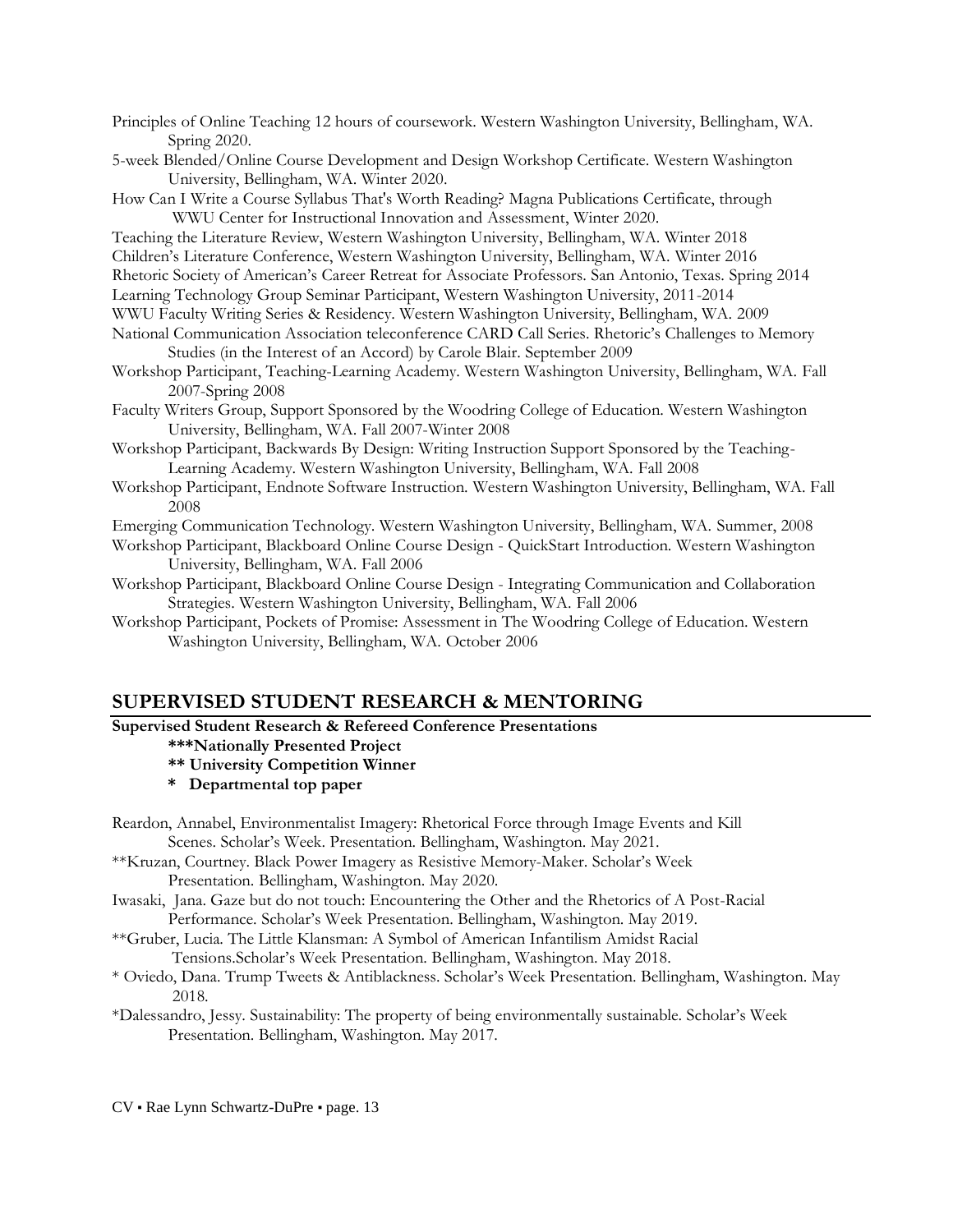- \*Pearson, Chloe. Lost in the Dream: A heterotopic reading of Don Barletti's photograph of Enrique's journey. Scholar's Week Presentation. Bellingham, Washington. May 2015.
- \*\*Strandoo, Louise G., The Construction of Gender Though Man Ray's Le Violon d'Ingres. Scholar's Week Presentation. Bellingham, Washington. May 2015.
- Wilcox, Drake. Fashion Rhetoric & the Creation of a New Cultural Form. Scholar's Week Presentation. Bellingham, Washington. May 2015.
- \*\*Ott, Sharona. A Boy Named Blue: The Performance of the Young Black Male. Scholar's Week Presentation. Bellingham, Washington. May 2014.
- Gil, Christopher. Harlem 1958 and the Force of the Familial Image. Scholar's Week Presentation. Bellingham, Washington. May 2014.
- Schach, Olivia. A Child Being Weighed: Discussing the Swaying Interpretation Between Object and Subject. Scholar's Week Presentation. Bellingham, Washington. May 2012.
- \*Bennett, Kevin. Navy Gay Kiss: Queer Visibility in Diesel Jeans Cutting Edge Advertisement. Scholar's Week Presentation. Bellingham, Washington. May 2011.
- Cox, Ashleigh A. Rhetorical Critique of Days of the Locust to the Biblical Plague of Exodus. Scholar's Week Presentation. Bellingham, Washington. May 2011.
- \*Diaz, Isabela. The Sequencing of Images: A Visual Analysis of the Chilean Mine Rescue as an Iconic and Epic Narrative. Scholar's Week Presentation. Bellingham, Washington. May 2011.
- Jones, BreAnna. The Last Straw. Scholar's Week Presentation. Bellingham, Washington. May 2010.
- White, David. The Eye of the Tiger. Scholar's Week Presentation. Bellingham, Washington. May 2010
- Palmer, Rachel. The Rhetorical Nature of Abu Ghraib Photographs. Scholar's Week Presentation. Bellingham, Washington. May 2010.
- \*\*\*Perdue, Phillip. Barack Obama's Halo: Facilitating Post-Racial American Audiences. Rhetoric, Politics, and the Obama Phenomenon, Texas A&M University. March 2010.
- \*\*\*Scott, Shelby. Fashion Victim. Western States Communication Association. Anchorage, Alaska, March 2010.
- \*Scott, Shelby. Feminist Postcolonial Rhetoric. Scholar's Week Presentation. Bellingham, Washington. May 2009.
- \*Smith, Andrea. Consumption for a Cause and the Brand Always: Identity Construction in the First and Third World. Scholar's Week Presentation. Bellingham, Washington. May 2009.
- Humphrey, Margit. The American Girl Collection: Cataloguing Diversity. Scholar's Week Presentation. Bellingham, Washington. May 2009.
- Leung, Tiffany. Thousand Killed in China Earthquake. Scholar's Week Presentation. Bellingham, Washington. May 2009.
- Greenberg, Wesley C. Ali and the Compression of Ambivalence. CASCAID: Social Justice Conference. Bellingham, Washington. May 2008.
- Greenberg, Wesley C. Ali and the Compression of Ambivalence. Scholar's Week Presentation. Bellingham, Washington. May 2008.
- Bell, Jeffrey. Babe Ruth as an American Hero. CASCAID: Peace and Justice Conference. Bellingham, Washington. May 2007.
- Bowman, Shawna. The Gaze and Identity Loss in a Postmodern World. CASCAID: Peace and Justice Conference. Bellingham, Washington. May 2007.
- Brader, Samantha. One of the Boys: Barack Obama is Not "The Other." CASCAID: Peace and Justice Conference. Bellingham, Washington. May 2007.
- Esbenshade, Brittany. Collective Memory and Iconic Imagery. How the Illicit Footage of Saddam Hussein's Execution will Bespeak the Iraq War as a Failure. CASCAID: Peace and Justice Conference. Bellingham, Washington. May 2007.
- Fuller, Amanda. A Visual Rhetoric Reading of Christian Children's Fund of Canada Commercial. CASCAID: Peace and Justice Conference. Bellingham, Washington. May 2007.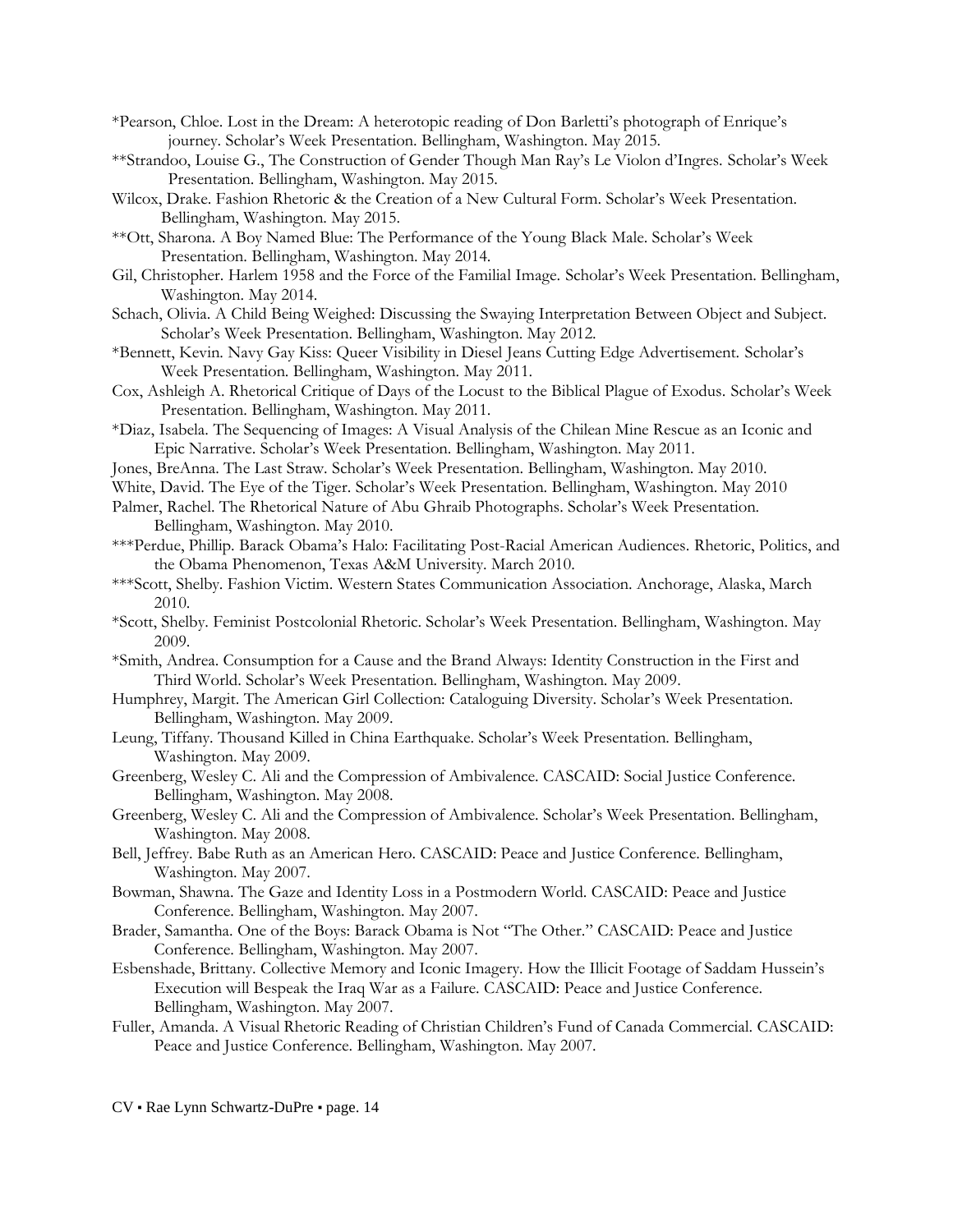Magwire, Judd. The Force of Tragedy. CASCAID: Peace and Justice Conference. Bellingham, Washington. May 2007.

- Seaton, Richard. Ground in Space and Time: Finding Comfort in the Outdoor Industry. CASCAID: Peace and Justice Conference. Bellingham, Washington. May 2007.
- Muxworthy, Kelly. Rhetorically Tainting Feminist Humor. The Northwest Communication Association Conference. Coeur D'Alene, Idaho. April 2007.
- \*\*\*Patchen, Christina. Freedom from Exploitation: Slim Delices and the Bondage of the Female Body. The Northwest Communication Association Conference. Coeur D'Alene, Idaho. April 2007.

#### **Supervised Students in Senior Thesis (Comm 492)**

Chesnut, Jessica Brooke. A Critical Reading of Queer Rhetorical Theory. Spring 2015.

Style, Rachel. Communication & Cross-Cultural Understanding. Fairhaven College. Spring 2011.

- Scott, Shelby. Fashion Victim. Spring 2010.
- Aldrich, Amber. Netroots Queer Activism. Senior Project Committee Member. Fairhaven College. Spring 2009.

2012

- Smith, Andrea. Consumption for a Cause and the Brand Always: Identity Construction in the First and Third World. Spring 2008.
- Williams, Laura. Parasocially Transferring from Princess Diana. Spring 2008.
- Greenberg, Wesley. The Ambivalence of Ali. Winter 2008.
- Muxworthy, Kelly. Rhetorically Tainting Feminist Humor. Spring 2007.

Bowman, Shawna. Rhetorically Gazing at Japanese Animation. Fall 2007.

#### **Supervised Students in Independent study (Comm 400)**

Strasser, Caitlin. Children's Art Gallery Event. Spring 2012. Geer, Carly. Children's Art Gallery Event. Spring 2012. Gehri, Rachel. Club Structural Analyst. Winter 2012. Perdue, Phillip. Advanced Rhetorical Theory. Winter 2010. Perdue, Phillip. Visual Rhetoric. Spring 2009. Dohm, Matthew. Visual Inquiries. Fall 2007. Ragsdale, Randall. The Art of Persuasion. Spring 2007.

#### **Supervised Students in Practicum in Applied Communication (Comm 339) Comm 220: Communication Theory Teaching Assistants**

| Ruby Andrews, 2009       | Anelese Webster, 2011    |
|--------------------------|--------------------------|
| Matthew Santos, 2009     | Brian Young, 2011        |
| Brittany Cleary, 2010    | Alex Bigelow, 2012       |
| Claire Johnson, 2010     | Kimball Gainor, 2012     |
| Emma Ketterl, 2010       | Emily Jepson, 2012       |
| Ryan Ketterl, 2010       | Meagan Southworth, 2012  |
| Tyler Roush, 2010        | Anthony Vassna Sokha, 20 |
| Rachel Smith, 2010       | Hannah Carter, 2013      |
| Jolynn Sullivan, 2010    | Peter Englund, 2013      |
| Spenser Taylor, 2010     | Alena Sangiuliano, 2013  |
| Zachary Carroll, 2011    | Makena Cayce, 2014       |
| Victoria Do, 2011        | Moe Herbert, 2014        |
| Rachel Gehri, 2011       | Grace Scofield, 2014     |
| James Hanks, 2011        | Kara Smolke, 2014        |
| Symone Littlefield, 2011 | Lien M. Luc, 2016        |
| Addeson Moh, 2011        | Veronica Martin, 2020    |
| Zoe Mote, 2011           | Heighlig Tann, 2022      |
|                          |                          |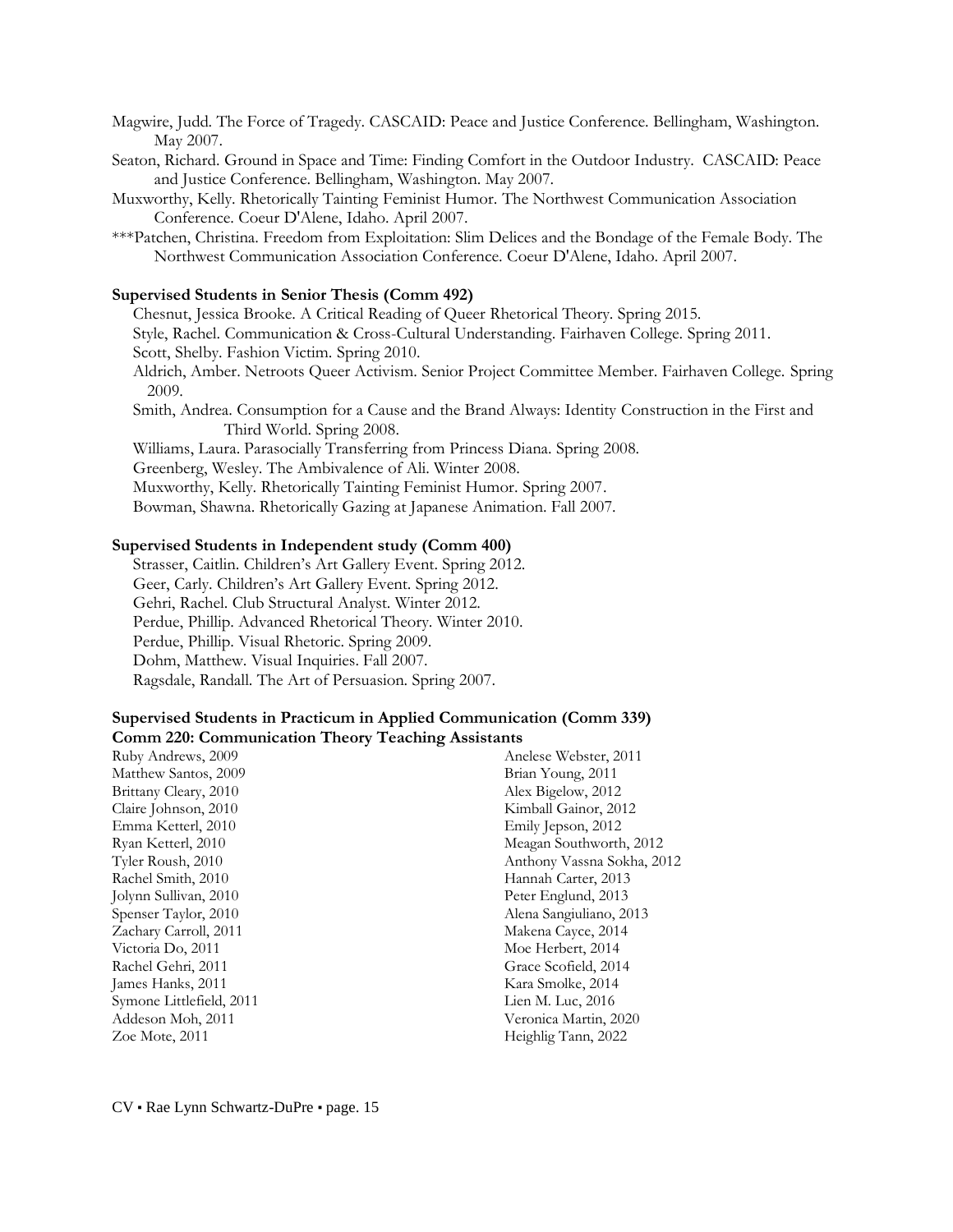#### **Comm 230: Rhetoric and Social Change, Teaching Assistants**

Chloe Person, 2016 Louise G. Strandoo, 2016

#### **Comm 430: Visual Communication, Teaching Assistants**

Jakob Kasowski, 2013 Christopher Tuner, 2013 Alena Sangiuliano, 2014 Chloe Person, 2016 Louise G. Strandoo, 2016 Paityn Kaiser, 2020

#### **Comm 435: Principles of Persuasion, Teaching Assistants**

Randall Ragsdale, 2007 Shawna Bowman, 2007

#### **Supervised Students in Internships (Comm 339 & Comm 459)**

Sophia Peck, Winter 2018 Samantha Ryan, Winter 2018 Griffin Goulding, Winter 2018 Tara Frame, Winter 2018 Andrea Casebolt, Winter 2018 Taylor Wells, Winter 2018 Carissa Englert, Winter 2018 Taylor Lapinski, Winter 2018 Ali Raetz, Winter 2018 Stephanie Springer, Winter 2018 Seth Kaamuela, Winter 2018 Nicholas Vizquel, Winter 2018 Andrea Casebolt, Fall 2017 Serena Danville, Fall 2017 Jane Footh, Fall 2017 Daniel Fratella, Fall 2017 Billy Mae Gelbach, Fall 2017 Mollie Xitco, Fall 2017 Madison Yerges, Fall 2017 Maytal Ambramson, Summer 2017 Tori Almos, Summer 2017 Lucia Gruber, Summer 2017 Kassandra Hanses, Summer 2017 Nicole Knutson, Summer 2017 Nate Merklinghaus, Summer 2017 Sarah Porter, Summer 2017 Benjamin Ryan, Summer 2017 Tayor Smoots, Summer 2017 Benjamin Still, Summer 2017 Samantha Thomson, Summer 2017 Wiatt Vasey, Summer 2017 Evan Frazier, Spring 2017 Taylor Lapinski, Spring 2017 Alexandrea Moore, Spring 2017 Merrill Poepping, Spring 2017 Serena Danville, Spring 2017 Alexa Eddy, Spring 2017

Jade Lee, Spring 2017 Jessica Navarre, Spring 2017 Samuel Nelson, Spring 2017 Kate Padavich, Spring 2017 Benjamin Ryan, Spring 2017 Amelia Thompson, Spring 2017 Brooke Weir, Spring 2017 Meredith Junne Bactol, Fall 2016 Baigali, Fall 2016 Lien M. Luc, Fall 2016 Kevin Miller, Fall 2016 Erin Pratschner, Fall 2016 Logan Anderson, Summer 2016 Nathaniel Anderson, Summer 2016 Christopher Beh, Summer 2016 Dominic Finseth, Summer 2016 Jon Greybill, Summer 2016 Sierra Hagans, Summer 2016 Marcus Micheles, Summer 2016 Kevin Miller, Summer 2016 Taylor Smoots, Summer 2016 Cody Stephens, Summer 2016 Daniel Stockman, Summer 2016 Austin Taylor, Summer 2016 Melanie Williams, Summer 2016 Ashley Adams, Spring 2015 Ashley Anderson, Spring 2015 Sean Barrett, Spring 2015 Racquel Bialik, Spring 2015 Charlotte Bloedel, Spring 2015 William Boos, Spring 2015 Anna Bourland, Spring 2015 Hayley Gjertsen, Spring 2015 McKenzie Lord, Spring 2015 William McCoy, Spring 2015 My Nguyen, Spring 2015 Chloe Pearson, Spring 2015

CV ▪ Rae Lynn Schwartz-DuPre ▪ page. 16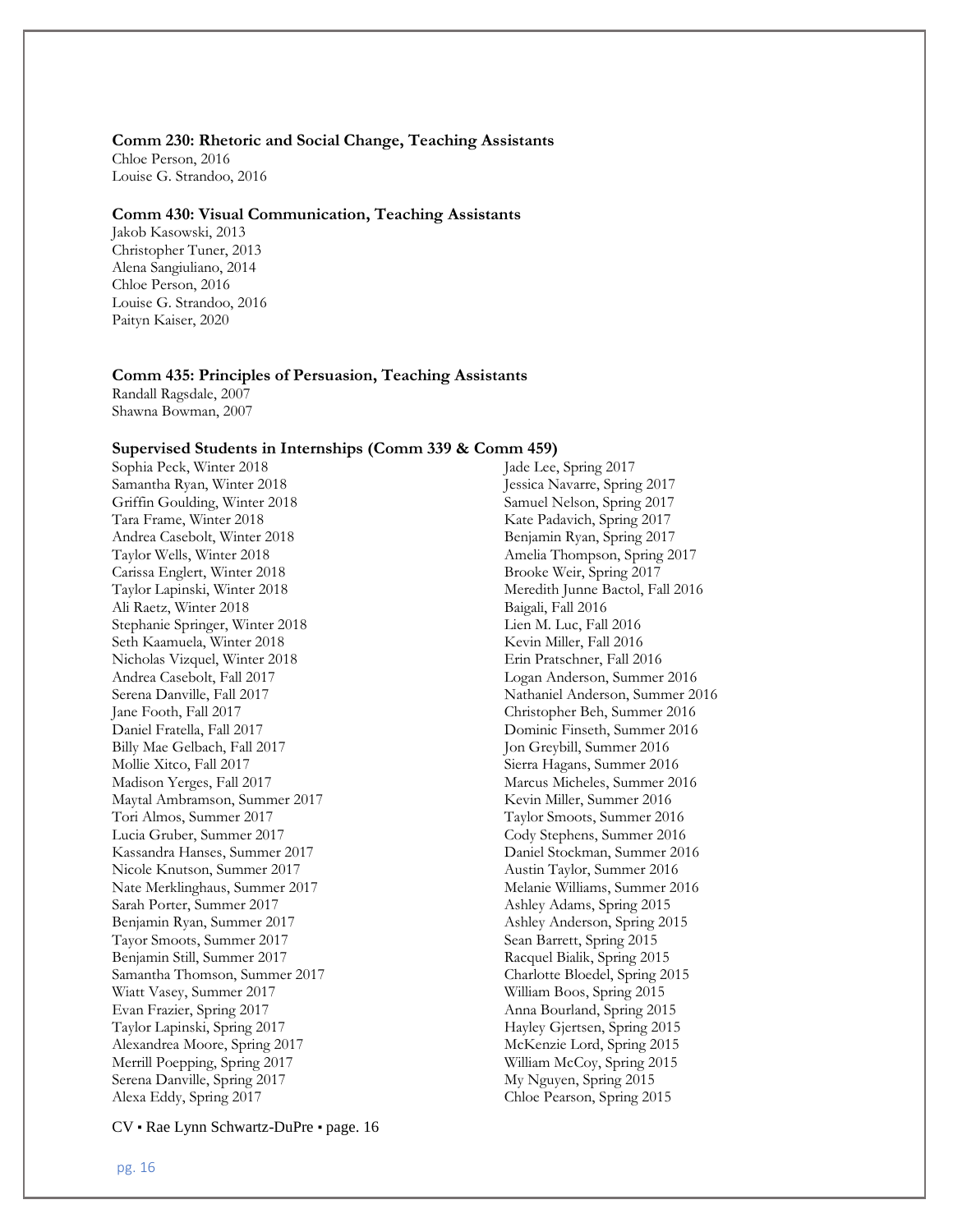Jessie Raetz, Spring 2015 Parker Roberts, Spring 2015 Lane Valenzuela, Spring 2015 Sean Barrett, Spring 2014 Racquel Bialik, Spring 2014 Charlotte Bloedel, Spring 2014 Bethany Andrews, Spring 2014 Gillian Beven, Spring 2014 Jennifer Conn, Spring 2014 Jessica Cross, Spring 2014 Amelia Dale, Spring 2014 Andrew Dunn, Spring 2014 Chase Golka, Spring 2014 Mark Hartley, Spring 2014 Stephanie MacKnight, Spring 2014 Allie Johnson, Spring 2014 Ryan Lytle, Spring 2014

Anna McElroy, Spring 2014 Jamel Minnix, Spring 2014 Shelley Newman, Spring 2014 Tammany Ogden, Spring 2014 Jolene Rasmussen, Spring 2014 Kelsey Ray, Spring 2014 Ariana Rayment, Spring 2014 Paige Robins, Spring 2014 Allison Sayles, Spring 2014 Blair Salvino, Spring 2014 Adrianna Sharp, Spring 2014 Daley Smith, Spring 2014 Timothy Taussig, Spring 2014 Rakia Wells, Spring 2014 Pristine White, Spring 2014 Amy Jackson, Spring 2011 Annalisa Unbedacht, Spring 2011

## **SERVICE**

#### **Departmental**

Strategic planning, curricular development, & departmental assessment, 2006 – Present Student Advising for Communication Majors and Minors, 2006 – Present 101 Director Task Force, 2021 Three Tenure Track Search Committees, 2015 – 2020 Review Committee for Major Application Portfolios, 2006 – 2020 Department Chair, Summer 2015, 2016 Library Liaison, 2007 – 2016 Faculty Advisor for Communication Ambassadors, 2015 – 2018 Liaison to Fairhaven's College World Issues Forum & Paths to Global Justice Series, 2009 – 2015 Faculty Mentor to James Fortney, 2013 – 2015 Parade of Faculty Lecturer 2006 – 2015 Chair Search Committee, Spring 2012 Tenure Track Search Committee, Winter 2012 Faculty Supervisor for Communication Club, 2012, 2016 Faculty Supervisor for Student Peer Advisors, 2012 Faculty Mentor to Julie Homcheck, 2010 – 2012 Graduate School Seminar 2010, 2011 Coordinator of Chair (Anna Eblen) Post Tenure Review, 2011 Back 2 Bellingham Contributor, 2010 Department Financial Committee, 2008 Coordinator of Departmental Speaker in Visual Communication Aric Mayer 2008

#### **College of Humanities & Social Sciences**

#### **Women, Gender & Sexuality Studies**

Women, Gender, & Sexuality Studies, Executive Committee, 2020-Present Tenure-track search committee for Anthropology/Women, Gender & Sexuality Studies 2021-2022 Women, Gender, & Sexuality Studies Faculty, Fall 2016-Present Women, Gender, & Sexuality Studies, WGSS Advisory Board, 2020-Present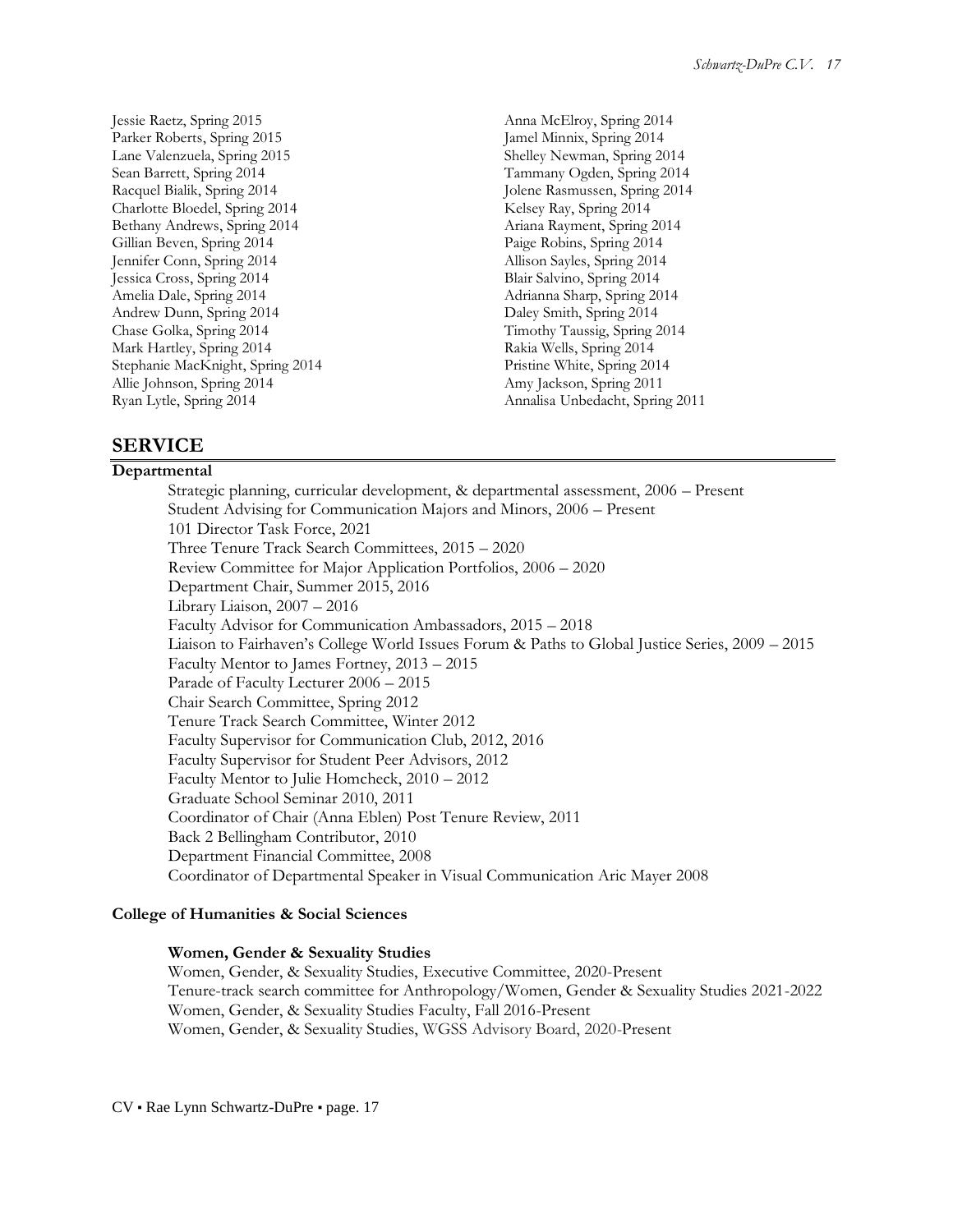Women, Gender, & Sexuality Studies Scholarship Committee, Spring 2020-Spring 2021 Women, Gender, & Sexuality Studies, Program Planning, 2019 – 2020 Women, Gender, & Sexuality Studies Faculty Curriculum Director, Fall 2019-Spring 2019 Women, Gender, & Sexuality Studies Affiliated Faculty, 2006 – 2019 Women, Gender, & Sexuality Studies Advisory Committee, 2013 – 2018 Program Director Evaluation, Women, Gender, & Sexuality Studies, Winter, 2014 Women's Studies Director Search Committee, Spring 2013

#### **Faculty Affairs**

Faculty Advisory Council, Spring 2017, Fall 2017, Fall 2021 Mentor to College of Humanities and Social Science Commencement Speaker, Summer 2016

#### **University**

Social Justice and Equity Committee 2017 – Present, Co-Chair 2020-Present Talking Race facilitator, 2018, 2021 Grant Committee, Co-Chair Committee, Chair 2019-2022 The President's Structural Equity Team, 2020-2021 Faculty Senate Executive Council, 2018 – 2020 Libraries and the Subscription Task Force, 2019 – 2020 Social Justice and Equity Awards Chair Winter, 2019 Social Justice and Equity Awards Selection Committee, 2017-2019 Senate Library Committee, Chair, 2017– 2018 University Scholars Week Committee, 2014 – 2017 American Cultural Studies, Faculty Member, 2007 – 2016 Faculty Senate Senator, Fall 2008, Spring 2009, Fall 2013 – Spring 2015 Scholars Week Keynote Radha Hegde Nominator and Host, Spring 2014 Western Libraries Tenure Track Search Committee, Winter, Spring 2014 Compass 2 Campus Volunteer, 2013, 2014 Western Reads Library Advocate, 2013 Child Development Center Art Exhibit Planner, 2012 Adam McRae. Pillars. BFA Degree, Spring 2011 Council on University Programs: A Standing Committee of the ACC, Winter 2011 – Spring 2012 Senate Library Committee. College of Humanities and Social Science Representative, 2009 – 2012 (Chair Fall 2010 – 2011) International Education Consultant. Center for International Studies, April 2008 Coordinator of University Speaker Danielle Wiese, "Networking Campaigns: How Online Talk is Transforming Politics for Young Adults Across the Globe," October 2007 Faculty Representative for Athletic Recruitment, Spring 2007 Participant. Women of Color Empowerment Dinner, March 2007

#### **Discipline**

### **Editorial Board**

Editorial Board. *Quartey Journal of Speech*, 2021– Present Editorial Board. *Women's Studies in Communication*, 2015 – 2019 Editorial Board. *Contemporary Argumentation and Debate*, 2018

#### **Editor**

Editor of Special Issue of Contemporary Argumentation and Debate 2016 – 2017

CV ▪ Rae Lynn Schwartz-DuPre ▪ page. 18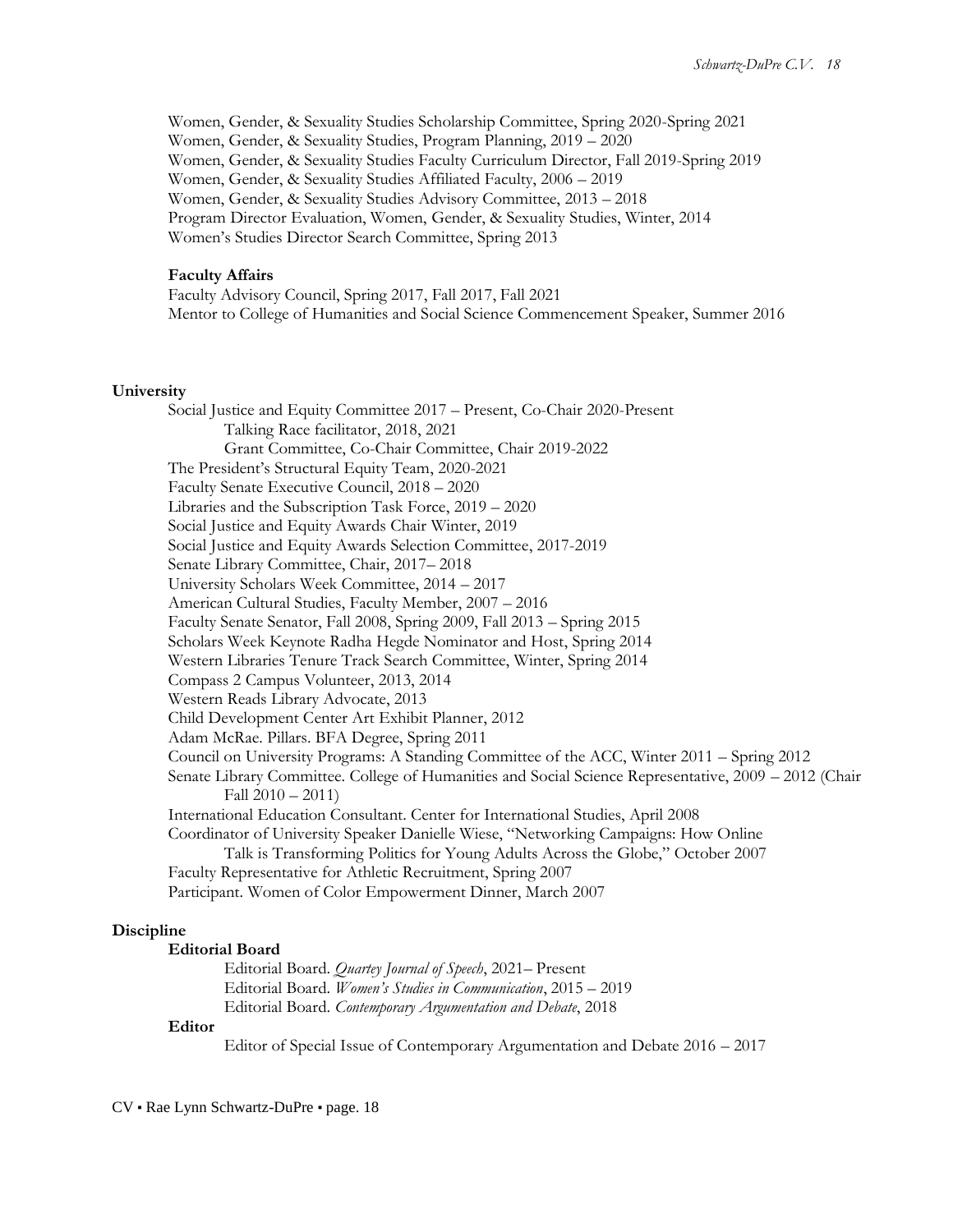#### **Journal Reviewing**

Reviewer. *Critical Studies in Media Communication*, 2009 – Present Reviewer. *Women's Studies in Communication*, 2018 – Present Reviewer. *International Journal of Communication*, 2014 – 2018 Reviewer *Mediapolis: A Journal of Cities and Culture*, 2017 Reviewer. *Communication and Critical/Cultural Studies,* 2013-2014 Reviewer. *Quarterly Journal of Speech*, 2014 Reviewer. *Photography and Culture*, 2013 Reviewer. *Journal of Communication Inquiry*, 2003 – 2006

#### **Conference Reviewing**

The Organization for Research on Women and Communication, 2016 National Communication Association, 2016 Critical Cultural Studies Division, National Communication Association, 2007 – 2014 Popular Culture Division, International Communication Association, Fall 2013 Rhetoric and Public Address, Western States Communication Association, 2011 Feminist & Women's Studies Division, National Communication Association, 2004, 2007 – 2008 Student Division, National Communication Association, 2002

#### **Awards Committees & Reviewing Committees**

Fellowship Reviewer: American Council of Learned Societies: Advancing the Humanities, 2018 – 2019

Awards Reviewer. Donald C. Bryant Award for Outstanding Graduate Scholarship in Rhetoric & Public Advocacy, The University of Iowa. 2016 – 2017

Awards Committee. Critical Cultural Studies Division, National Communication Association, 2008, 2010 – 2012

American Forensic Society's Professional Development and Practices Committee, National Communication Association 2007 – 2012

Legislative Assembly Member. Critical and Cultural Studies Division, National Communication Association, 2007 – 2008

#### **Conference Panel Respondent**

Moderator & Respondent, The ISU Rupp Debate Squad will argue "Resolved: The United States Should Reintroduce and Ratify the Equal Rights Amendment." Intermountain Gender & Sexuality Conference at Idaho State University. April 2018.

- Respondent. Seeing Other(ed) Citizens National Communication Association Conference. Philadelphia, Pennsylvania. November 2016
- Respondent. The Civic Call of the Life and Scholarship of Alfred "Tuna" Snider. National Communication Association. Philadelphia, Pennsylvania. November 2016

Respondent & Chair. Multiple Modes of Protest. National Communication Association Conference. Orlando, Florida. November 2012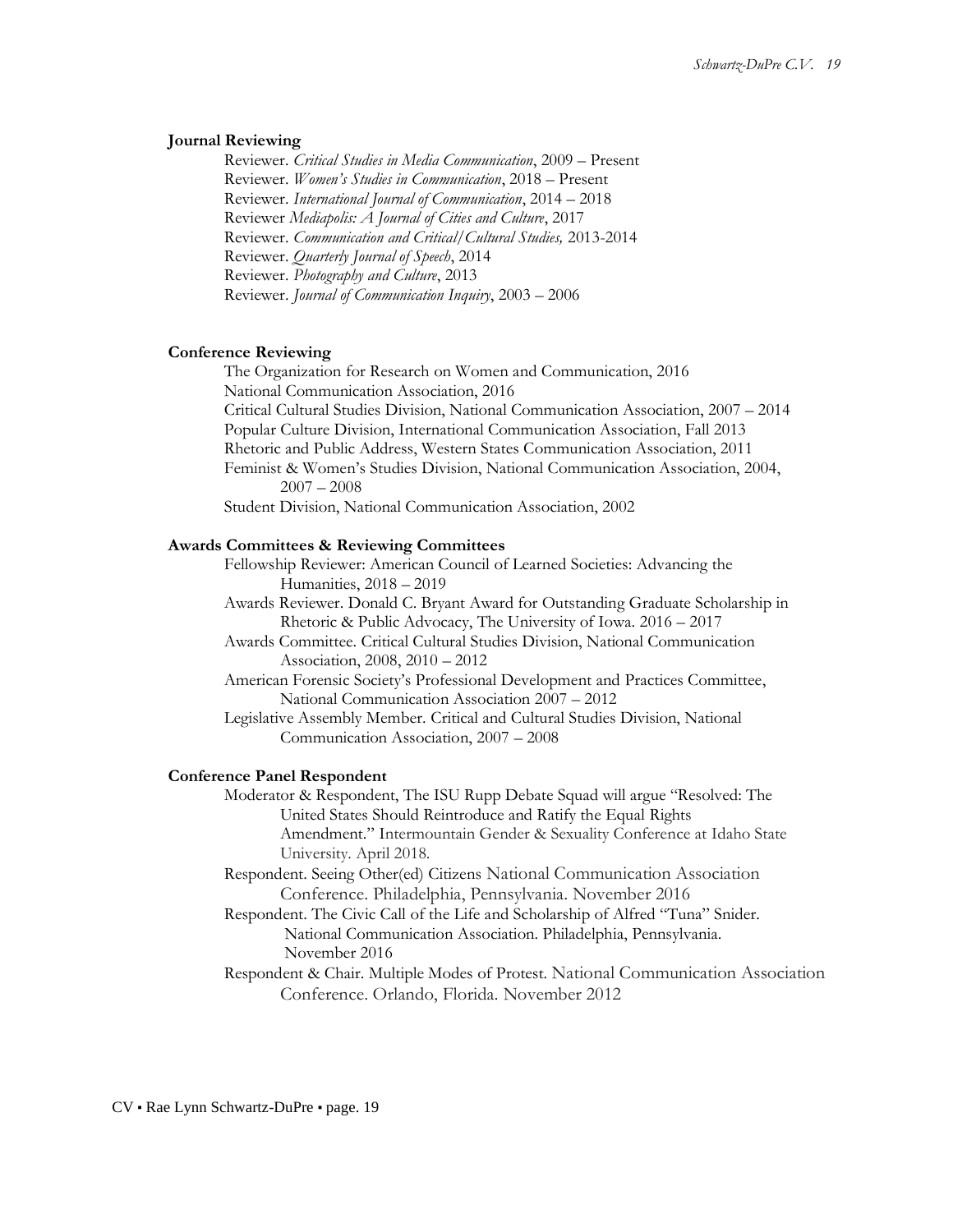- Respondent & Chair. Media Portrayals of War and Occupation: Representing Communication and Community Interests. Western States Communication Association Conference. Monterey, California. February 2011
- Respondent & Chair. Hybridity and Cultural Practices. National Communication Association Conference. San Diego, California. November 2008
- Respondent. "Gender and Social Justice." CASCAID Social Justice Conference, Western Washington University, May 2008
- Respondent. Women and Voice: Marginalization, Co-Option, and Resistance. National Communication Association Conference. Chicago, Illinois. November. 2007
- Respondent. From Silence to Voice: Students and Faculty Examine the Intercultural Communication Experiences of Marginalized Communities, Northwest Communication Association Conference, Coeur D'Alene, Idaho. April 2007
- Respondent. Minority Voices in Belief, Attitudes and Experiences: Representations of Race, Poverty and Gender, Northwest Communication Association Conference, Coeur D'Alene, Idaho. April 2007

#### **Conference Panel Chair**

Panel Chair. Indigenous Peoples in the United States in Representation, Memory, and Contemporary Living, National Communication Association, Seattle, Washington, November 2021

- Panel Chair. Closing the Gender Gap at the WDI: Promoting Diversities and Strengthening Community in a Nonprofit Women's Advocacy Group. Western States Communication Association Conference. San Diego, California. February 2016
- Panel Chair. Visual Cultures and the Politics of Representation. WFI Symposium. Communication, Postcoloniality & Social Justice: Decolonizing Imaginations. Villanova, Pennsylvania. March 2015
- Panel Chair. Popular Culture and Communication. Canadian Communication Association. Victoria. B.C. June 2013
- Panel Chair. Contemporary Postcolonial Uptakes: Reinvigorating the Dialogue. National Communication Association Conference. Orlando, Florida. November 2012
- Panel Chair. (Re)Figuring Feminist Modes of Dissent. Western States Communication Association Conference. Monterey, California. February 2011
- Panel Chair. Debate and Argumentation Pedagogy. National Communication Association/American Forensic Association Summer Conference on Argumentation. Alta, Utah. August. 2007
- Panel Chair. The Freedom to Disagree. Northwest Communication Association Conference, Coeur D'Alene, Idaho. April 2007
- Panel Chair. Argumentation and Critical Pedagogies. National Communication Association Conference. Boston, Massachusetts. November. 2005
- Panel Chair. Debate Diversity Forum. National Communication Association Conference. Boston, Massachusetts. November 2005

#### **Community**

Board of Directors for The Women's Debate Institute Inc. 2007–Present

<http://womensdebateinstitute.org/>

Finance Committee, 2018 – Present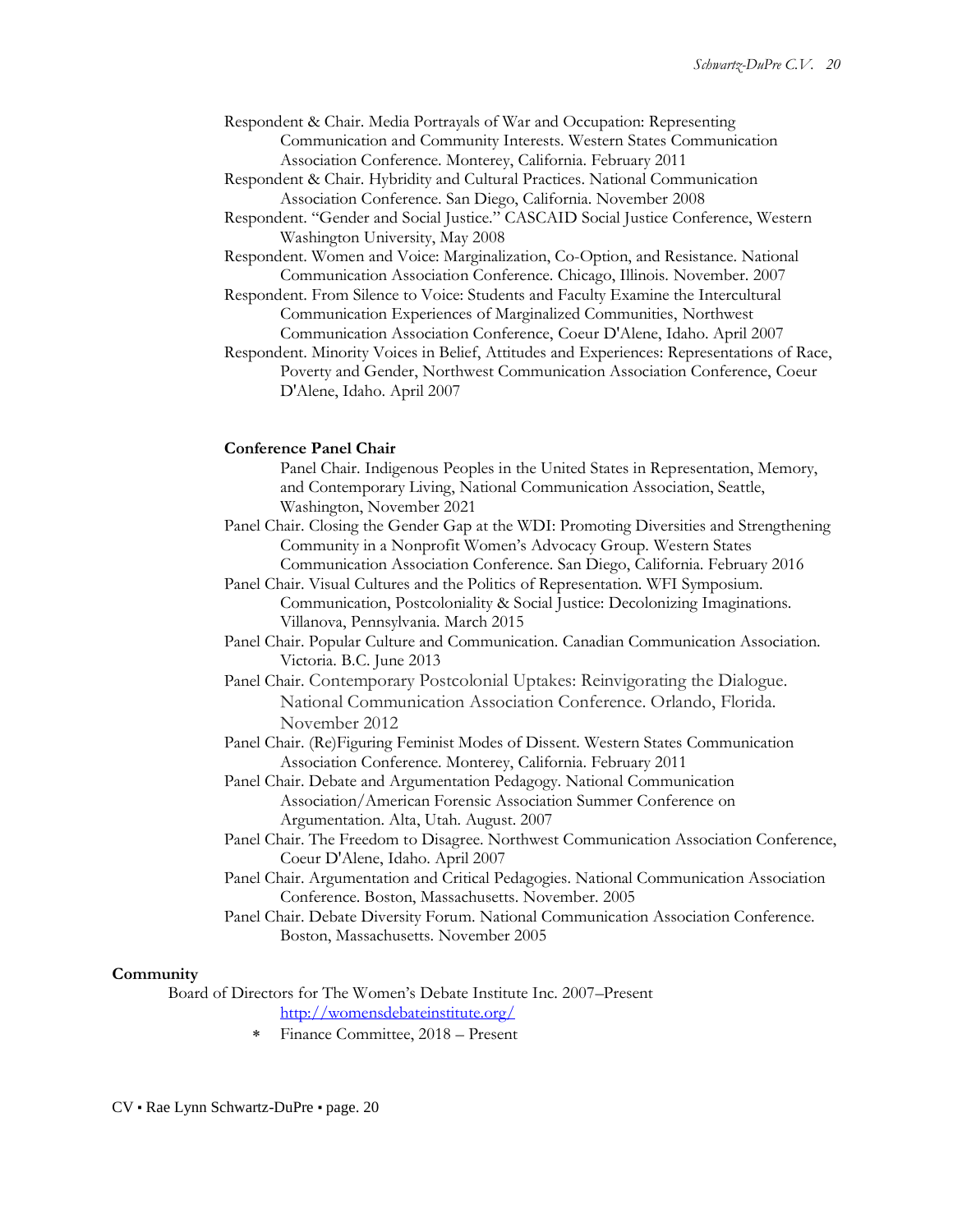- Project Programing, 2021– Present
- Faculty Member, 2007– 2018
- Director of Professional Development, 2017 2018
- Member of the Curriculum Committee, 2015 2018
- Chair of the Public Relations Committee, 2016 2017
- Search Committee Member, 2016
- Newsletter Writer, 2012 2015 http://womensdebateinstitute.org/newsletters
- Organizer and Winner of the 2015 KIND grant for \$10,000, 2015
- Coordinator of the Second Annual "Celebrating Our Community Dinner." Jointly Sponsored by the Women's Debate Institute and the National Debate Coaches Association. Las Vegas, Nevada. 2009
- Coordinator of the First Annual "Celebrating Our Community Dinner." Jointly Sponsored by the Women's Debate Institute and the National Debate Coaches Association. East Lansing, Michigan. April 2008
- Board of Directors and Director of Curriculum for The Women's Debate Institute Inc. Port Townsend, Washington. 2004 – 2007

Friends of the Edwin W. Lawrence Debate Union, The University of Vermont. 2011 – Present Parent/Teacher Association, Wade King Elementary, Bellingham, Washington. 2015-2019

- Globe Trot Fundraiser Organizer Wade King Elementary, 2017- 2019
- Help & Hope Coordinator, Wade King Elementary, 2015 2019
- Edwin W. Lawrence Advisory to the Search Committee, The University of Vermont. 2016

Television Program: Vermont Community Access Media (VCAM), Burlington, Vermont (December 16, 2016). Topic: The Answer is More Debate.

<http://www.vermontcam.org/show/answer-more-debate>

Community Volunteer. Givat Brenner. Rehovot, Israel. 2000

Paralegal. Center for Public Representation. Northampton, Massachusetts. 1999 Intern. Vimochana Crisis Intervention NGO. Bangalore, Karnataka, India. 1998

## **DEBATE, FORENSICS & ARGUMENT**

#### **Part Time Coaching Positions**

Debate Instructor, The Women's Debate Institute, Sandstone, Minnesota. 2011– 2018 Debate Instructor, The Women's Debate Institute, Port Townsend, Washington. 2004 – 2010 Debate Instructor, The Wake Forest Debate Institute, Winston-Salem, North Carolina. 2001 Debate Instructor, The World Debate Institute, Burlington, Vermont. 1998 – 2002

### **Full Time Coaching Positions**

Assistant Debate Coach, The University of Iowa, Iowa City, Iowa. 2002 – 2006 Debate Assistant, Wake Forest University, Winston-Salem, North Carolina. 2000 – 2002 Debate Coach & Research Director, The University of Vermont, Burlington, Vermont. 1995 – 2000

### **Debate Awards and Honors**

Outstanding Judge Award, Towson University, 2000 College of Arts and Science Graduate in Debate, The University of Vermont, 1999 Mike Davis Award for Most Outstanding Debater in the East Region, 1999 Robert Ashton Lawrence Award for Debate Excellence, The University of Vermont, 1997 – 1999